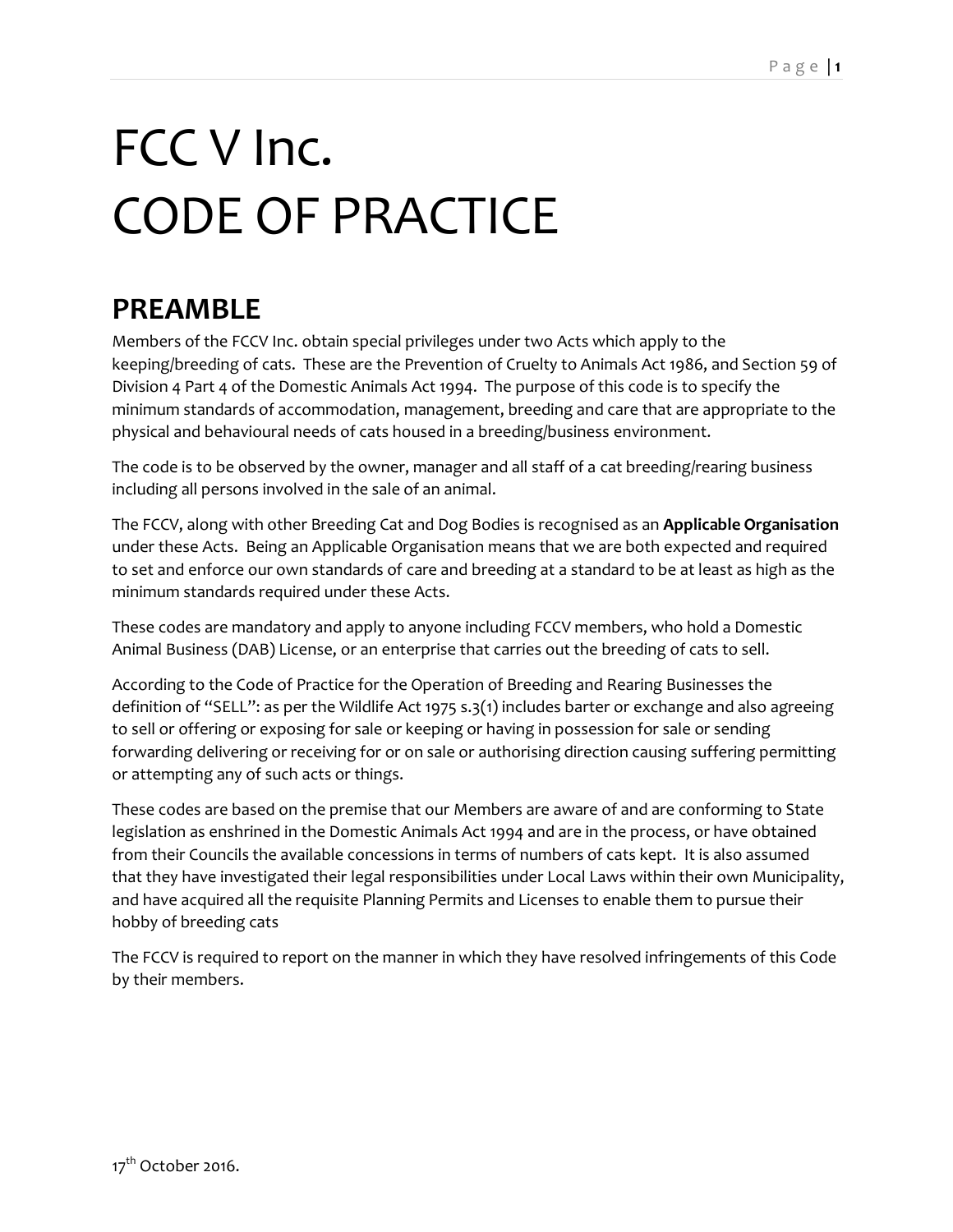# **COMPLIANCE WITH THE CODE OF PRACTICE**

Each member, upon signing an application for membership or renewal of membership of the FCCV Inc. and being duly elected to general membership of the FCCV Inc, shall, in addition to agreeing to be bound by the constitution, rules and regulations of the FCCV Inc., also be bound by the FCCV Code of Practice relating to responsible cat ownership, including the keeping, welfare, breeding, selling and disposing of cats by members to the effect of the terms and conditions set out below.

#### **PURPOSE OF THIS CODE**

- This Code of Practice is intended to provide the standards of accommodation, management and care appropriate to the physical and behavioural requirements of cats to be exercised by FCCV Inc. members.
- This Code of Practice reflects the current knowledge and opinion and aims to promote the best practice in cat welfare by providing required standards for cat owners/breeders.

**MINIMUM STANDARDS** are the same as those in the CODE OF PRACTICE FOR THE PRIVATE KEEPING OF CATS (2007) and THE CODE OF PRACTICE FOR THE OPERATION OF BREEDING AND REARING BUSINESSES 2014, and must be maintained by FCCV Inc members. FCCV Inc also requires the BEST PRACTICE STANDARDS must be adhered to by their members.

#### **LEGAL RESPONSIBILITIES**

The **PREVENTION OF CRUELTY TO ANIMALS ACT 1986** sets out the offences for failing to properly care and provide for your cat. This Act also covers offences such as deliberate cruelty, ill treatment, causing unnecessary or unreasonable pain or suffering and abandonment.

The **DOMESTIC ANIMALS ACT 1994** sets out requirements such as registration, confinement and identification of cats and the powers of local Councils to ensure these requirements are met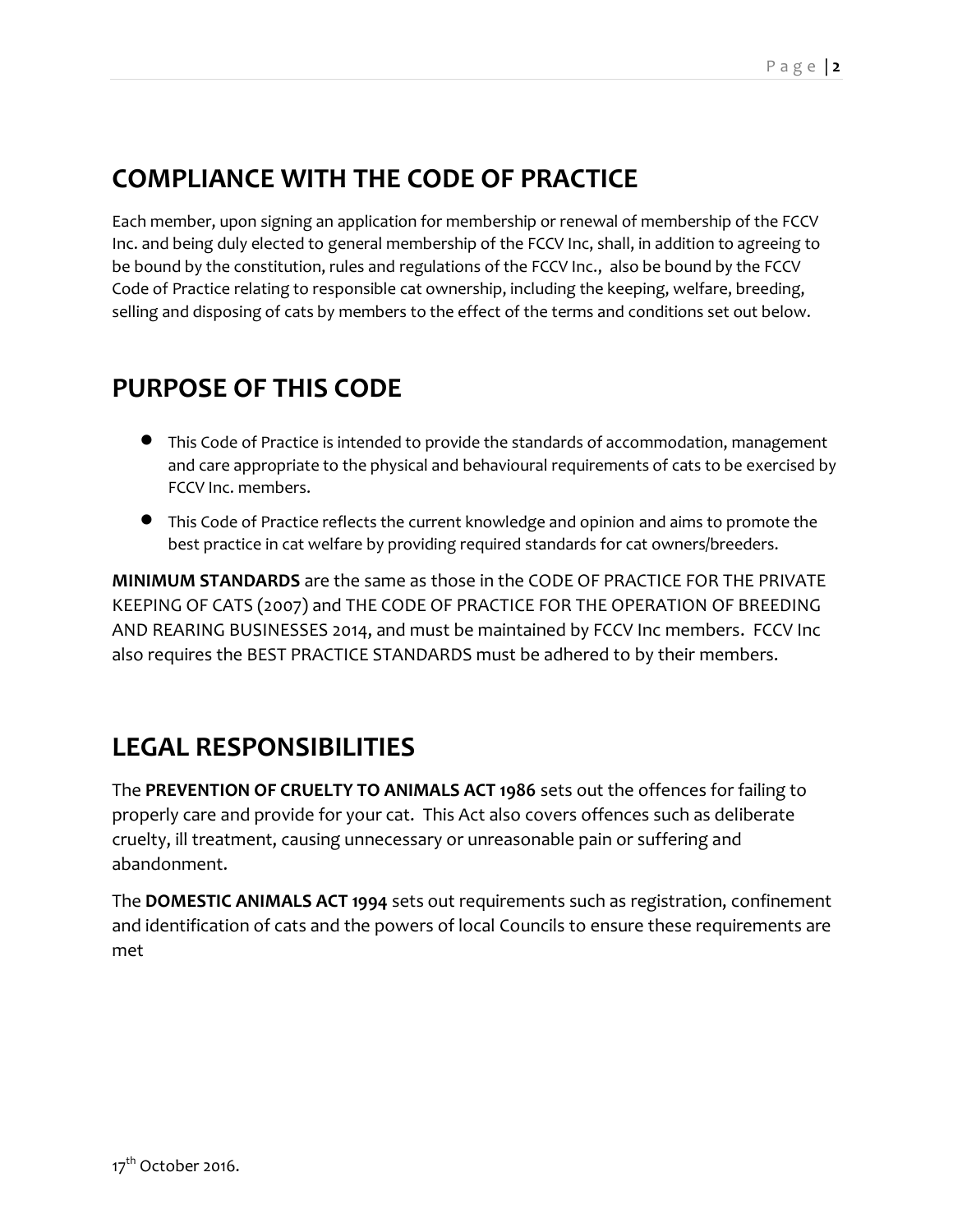# **DEFINITIONS**

For the purpose of this code the following definitions apply:

- **'Domestic Animal Business (DAB)'** means a cat breeding enterprise that is run for profit in which the enterprise has more than 10 fertile female animals; (as per the Domestic Animals Act 1994)
- **'Owner'** includes any person who keeps or harbours the animal or has the animal in his or her care for the time being whether the animal is at large or in confinement.
- **'Queen'** means an entire female cat of breeding age.
- **'Stud'** means an entire male cat of breeding age.
- **'Veterinarian** 'means a registered veterinary practitioner.'
- **'Sell'** as per the definition of the **Wildlife Act 1975,** "sell" includes barter or exchange, and also agreeing to sell or offering or exposing for sale, or keeping or having in possession for sale, or sending forwarding delivering or receiving for or on sale, or authorising directing causing suffering permitting or attempting any of such acts or things. Note that this definition is subject to any changes to the Wildlife Act 1975.

#### **ANIMAL RECORDS**

Animal records must be established at birth for each individual kitten born and maintained until the ownership of the kitten changes hands or the kitten is deceased. Copies of records of kittens/cats sold from or retained must be kept for a minimum of 5 years. For each cat under 12 weeks of age the following records must be available:

- $\triangleright$  Name
- $\triangleright$  Microchip number (when implanted)
- $\triangleright$  Sex
- $\triangleright$  Breed
- $\triangleright$  Birth date
- $\triangleright$  Location (breeders address)
- $\triangleright$  Queen (dam)
- $\triangleright$  Stud (sire)
- $\triangleright$  Health records including vaccination, internal parasite control
- $\triangleright$  Disposal records including date and method of disposal, and the name and address of new owners
- $\triangleright$  A copy of vaccination certificate and breeder health declaration for the animal.

This also applies to cats/kittens over 12 weeks of age but must also include:

 $\triangleright$  Council registration certificate.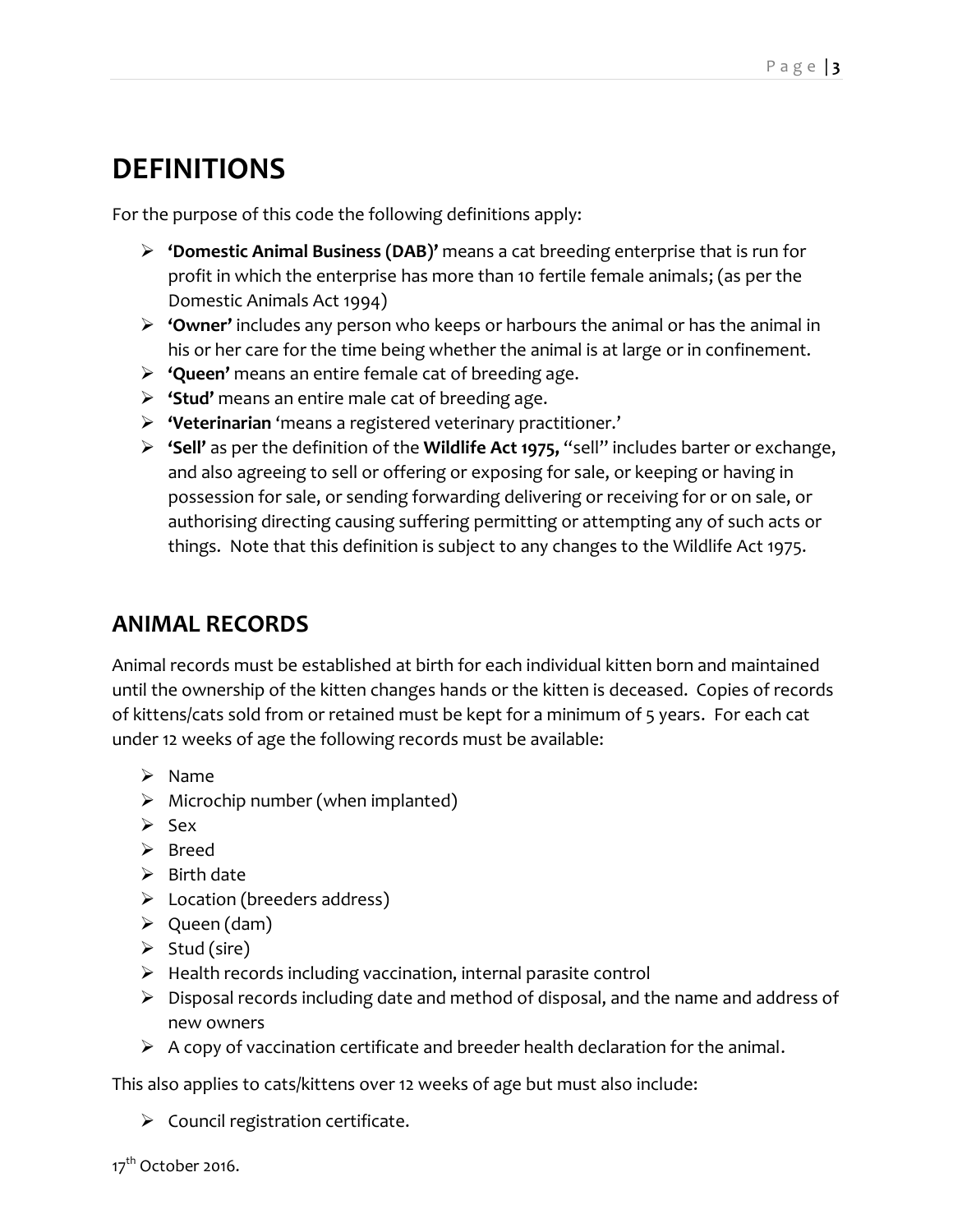#### **SALE OF CATS/KITTENS**

All cats and kittens being sold or given away must be implanted with a microchip which is implanted by an authorised implanter and must be accompanied by a signed transfer of ownership form which is provided to the new owner upon collection of the cat/kitten. Purchasers of a desexed cat/kitten must be provided with a copy of the desexing certificate.

A cat or kitten being sold must have current vaccinations and receive a vaccination certificate signed by a veterinarian stating that the animal has been vaccinated in accordance with the instructions of the manufacturers of the vaccine used. Kittens must be vaccinated at least once, with at least one vaccination at least 14 days prior to rehoming. Kittens must be vaccinated against:

- $\triangleright$  Feline Infectious Enteritis
- $\triangleright$  Feline Respiratory Disease (Herpes& Callici virus and cat flu)

The vaccination certificate must indicate the next date for further vaccination and any obvious physical defect.

A cat/kitten with a potentially life threatening defect apparent at the time must **NOT** be sold.

The business/breeder of cats/kittens with prevalence of known heritable defect/s, must inform the buyer of this problem, and advise the buyer of any test results/action taken by the business/breeder to minimize the likelihood of the occurrence of this problem in the cat/kitten. IT IS AN OFFENCE TO FAIL TO SO ADVISE THE BUYER (POCTA MANDATORY CODE OF PRACTICE FOR THE RESPONSIBLE BREEDING OF ANIMALS WITH HERITABLE DISEASE 2008).

Cats/kittens may be sold at any time but must not permanently leave the breeder/business before 10 weeks of age.

No cat/kitten shall be sold or auctioned to commercial wholesalers, retail pet dealers, or directly or indirectly allowed to be given as a prize or donation to a contest of any kind.

No cat/kitten may be rehomed as a gift to a third party, unless that third party has been informed in sufficient time to allow them to consider the responsibilities incumbent upon acceptance and to prepare for the arrival of the cat/kitten.

No cat/kitten suspected of being sick, injured or diseased may be rehomed. Cats/Kittens must be free of external parasites, and must also be treated for internal worms with a suitable antihelminthic according to the manufacturer instructions.

In addition, cats/kittens sold entire with the intention of being bred from, must be accompanied by an FCCV Inc. Registration/Pedigree Certificate transferred into the name of the new owner.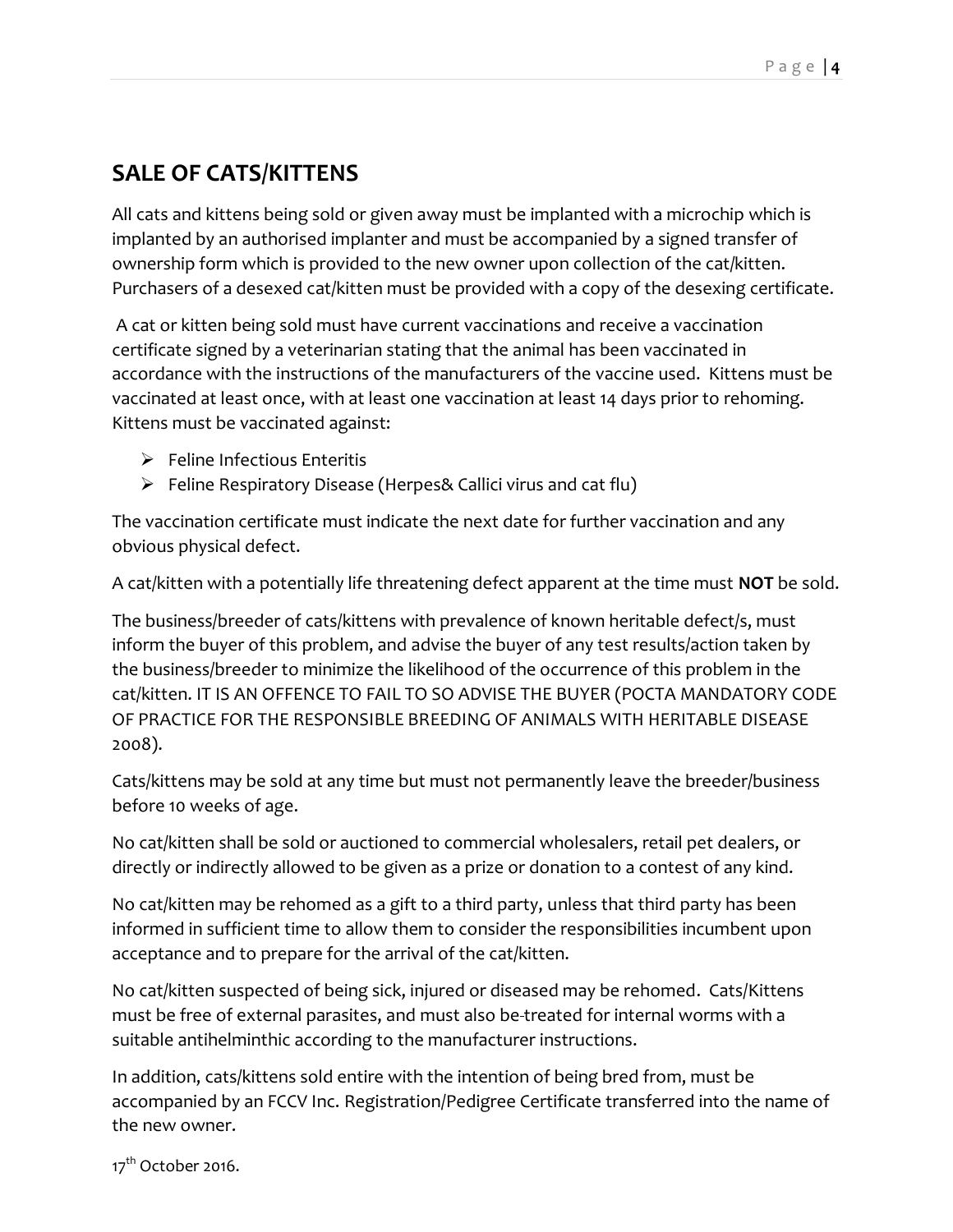The business/breeder/owner must not knowingly misrepresent the characteristic of the breed, nor falsely advertise, nor mislead any person regarding the performance of any cat or kitten.

New owners must be provided with literature about:

- $\triangleright$  Appropriate feeding and grooming
- $\triangleright$  Desexing
- $\triangleright$  Parasite control
- $\triangleright$  Health including procedures for emergency treatment during the guarantee period.
- $\triangleright$  Bedding and housing
- $\triangleright$  Responsible pet ownership
- $\triangleright$  Vaccination certificate
- $\triangleright$  Microchip details and transfer form.
- $\triangleright$  Local council animal registration, including rules and regulations
- $\triangleright$  FCCV Registration, and Pedigree Certificate (if the cat/kitten has been sold for breeding).

#### **GUARANTEE**

Where a cat/kitten is returned to the business/breeder within 3 days of sale, for any reason not supported by a statement from a veterinary practitioner, the business/breeder must take back the animal and refund 75% of the purchase price.

Where the cat/kitten is returned to the business/breeder within 21 days of sale accompanied by a statement from a veterinary practitioner that the cat/kitten is unacceptable for health reasons, the business/breeder must take back the cat/kitten and refund 100% of the purchase price.

If a cat/kitten dies or is euthanased from a disease that is traceable to the point of sale, the business/breeder must refund the purchase price or offer a replacement cat/kitten of the same breed and comparable quality with the same guarantee.

#### **DEPOSITS**

The taking of deposits on cats/kittens secures the right of the buyer to purchase a chosen cat/kitten, or to be placed in a que to select and purchase a kitten, or to be advised of kittens becoming available to purchase. Buyers should be made aware of the business/breeder's policy on deposit refunds at the time of making their booking.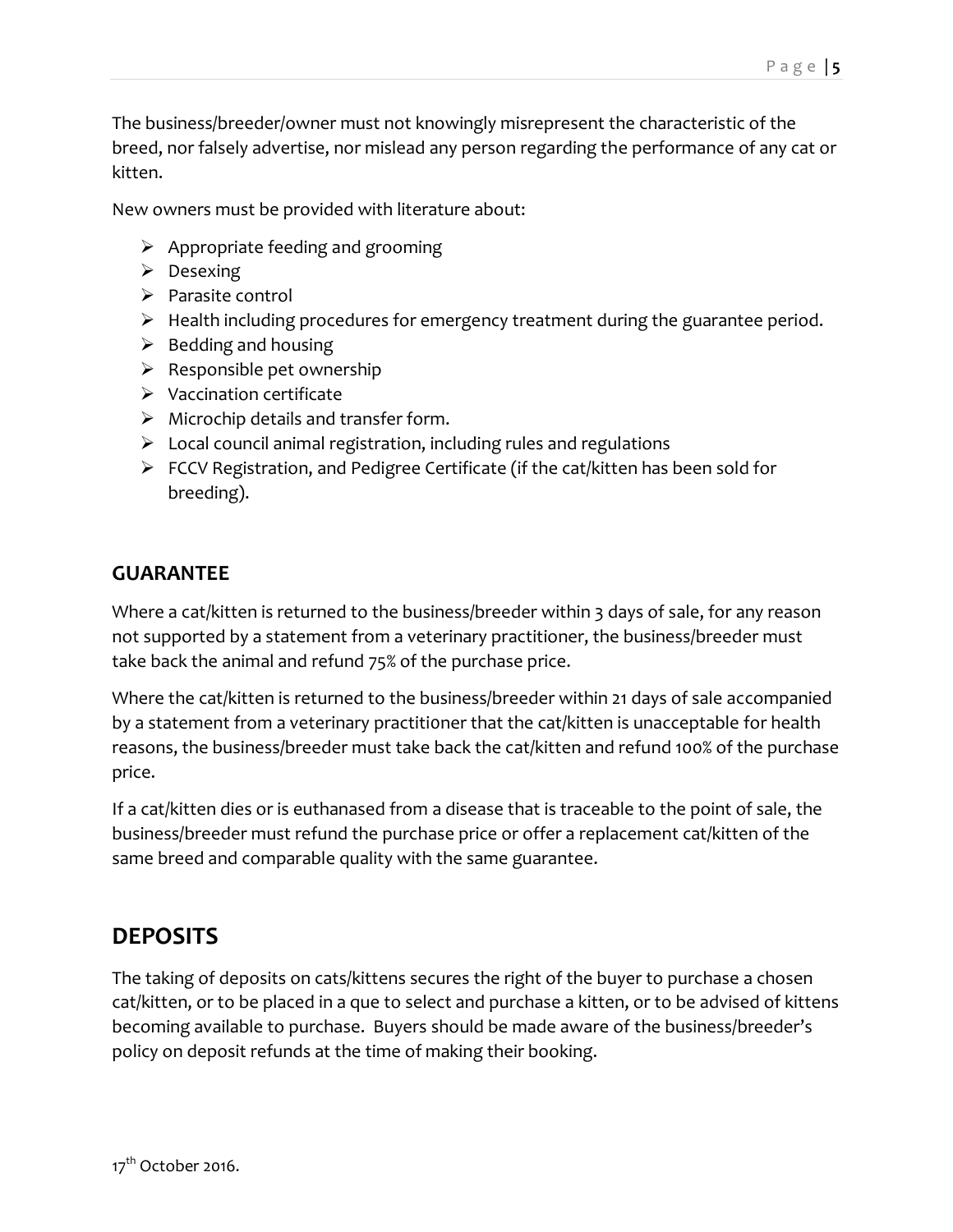Should the business/breeder for any reason be unable or unwilling to continue with a sale, the deposit must be returned in full if there is no cat/kitten of comparable quality available which would suit the requirements of the buyer.

Should the buyer wish to withdraw from the arrangement the deposit should be returned in full if the cancellation takes place up to six weeks before the agreed collection date. The portion of the deposit refunded between 6 and 2 weeks prior to the collection date may diminish, and should cancellation take place AFTER the cat/kitten has been desexed for the buyer, or within two weeks prior to the collection date, no refund need be made.

# **MANAGEMENT OF CATS**

#### **MINIMUM STANDARDS**

- $\triangleright$  Business/owners must provide their cat with proper and sufficient food. Water, shelter and veterinary treatment.
- $\triangleright$  Cats must be treated humanely.
- $\triangleright$  Owners must ensure that they abide by legislative requirements including:
	- 1. Cats must be registered with, and identified as required by the local Council
	- 2. Cats must not be allowed to create a nuisance problem.
	- 3. Cats must be microchipped as required by legislation
	- 4. Cats must be contained as per local Council curfews and by laws.
- $\triangleright$  All cats must be microchipped to ensure they are permanently identified. Owner contact details need to be kept up to date with the microchip registry.
- $\triangleright$  Cats must be kept indoors at night (house, enclosure, shed, garage) and must be confined to the property at all times, for the cat's welfare, and to prevent nuisance problems occurring, and to protect native wildlife.
- $\triangleright$  Owners are responsible for the health and welfare of their cat(s) and must provide both the basic necessities and a good quality of life for their cat(s).
- $\triangleright$  Choose a cat breed that is most suitable to your lifestyle and circumstances. When selecting your breed please consider:
	- 1. Activity level of cat (some breeds are more active than others)
	- 2. Grooming requirements (long hair breeds need more grooming on a daily basis than short hair breeds)
	- 3. Breed temperament
	- 4. Colour of nose and ears (if white or non-pigmented they will be predisposed to skin cancer and need to be kept inside.
	- 5. Other breed characteristics, for example, some breeds can be highly vocal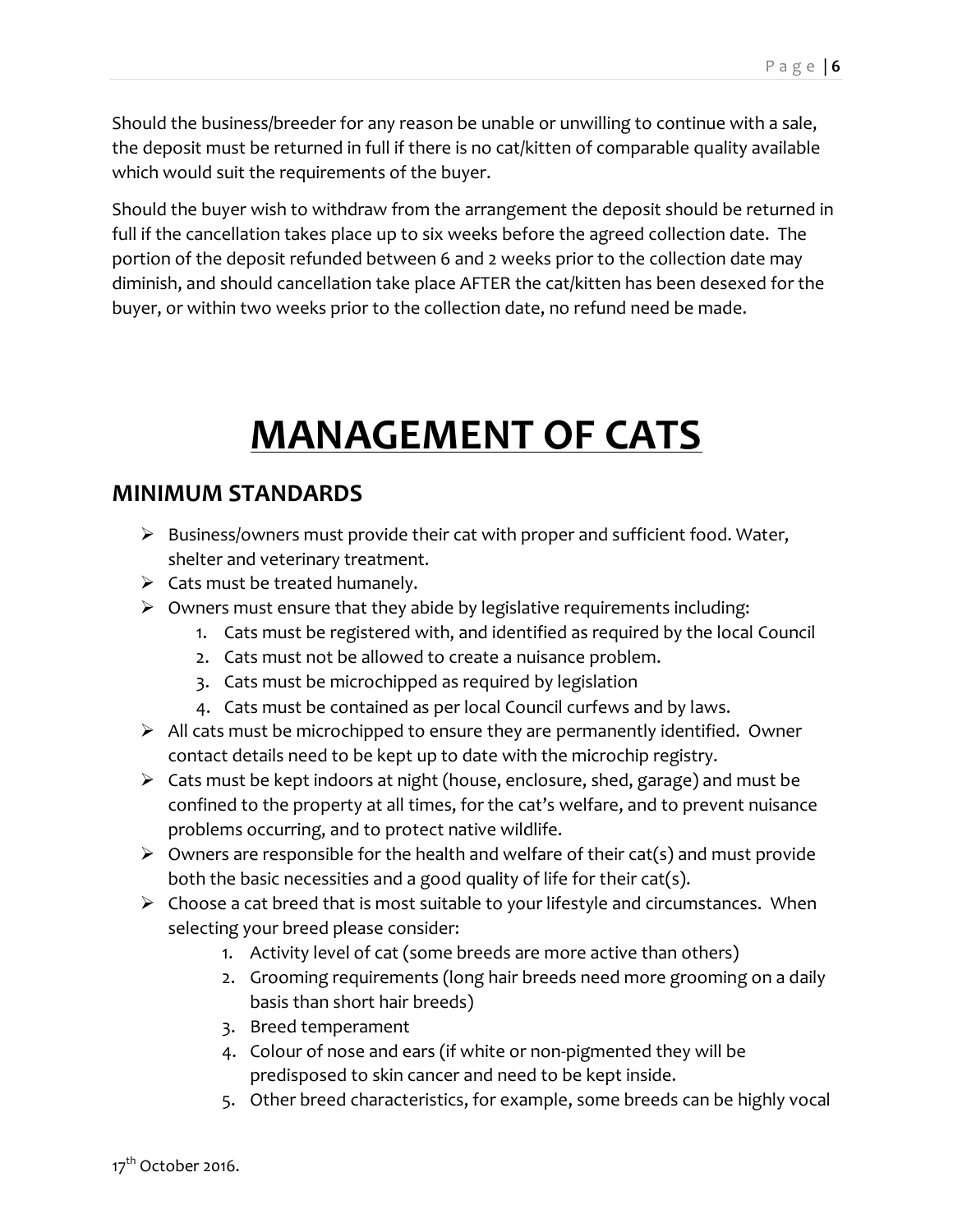- 6. Known breed problems, some breeds can be associated with genetic disorders that may develop later in life. Ensure parents have been tested for such disorders where possible
- 7. Degree of human socialization you can provide
- 8. Cost of care housing, bedding, hygiene, health and feeding.

#### **NUTRITION**

Food must be provided in sufficient quantity and nutritional quality; it must be feline appropriate and scientifically balanced to meet the daily requirements for the condition and size of the animal.

Minimum quantity and nutritional quality of feed must be detailed within the health management plan developed in conjunction with, and signed off by a veterinary practitioner for each classification of cat in the business. Please refer to table on page 9 as a guide.

- $\triangleright$  Cats must be fed at least once a day. However, it is recommended that cats are fed twice daily (to avoid over-feeing, divide the daily feed into two smaller meals) as cat's feeding habits are more for small frequent meals rather than one large meal.
- $\triangleright$  Diets composed entirely of vegetable matter are not nutritionally adequate for cats, even if such diets are sufficiently palatable to be readily eaten. Nor should cats be fed a diet solely of fresh muscle meat (including fish) as the required minerals and other nutrients provided by edible bone and organ meats will not be provided.
- $\triangleright$  A balanced diet is important as cats have specific nutrient requirements and sensitivities; for example, excess feeding of liver will cause Vitamin A toxicity problems. If you are not feeding a commercial cat food to your cat, seek advice from breeders/veterinarian to ensure a properly balanced diet is being provided for your cat.
- $\triangleright$  Cats have differing nutritional requirements depending on their stage of life, amount of exercise and physiological needs, such as growing kittens, pregnancy, lactation (kittens suckling) old age and cold weather. They may require food of differing nutritional value rather than just a greater or lesser volume. As a guide, the feeding instructions on the can, sachet or pack can be followed.
- $\triangleright$  It is important the body condition of pregnant or lactating queens is maintained within the ideal body weight range to avoid the development of metabolic diseases. Lactating queens usually have increased nutritional requirements to enable them to maintain body weight while feeding their kittens and need to be carefully monitored.
- $\triangleright$  Kittens have special feeding requirements and require more food (per kilogram of body weight) because in addition to requiring energy for maintenance and activity they need extra nutrients for growth. A number of small meals need to be provided daily as their daily requirements of food is greater than their stomach can accept.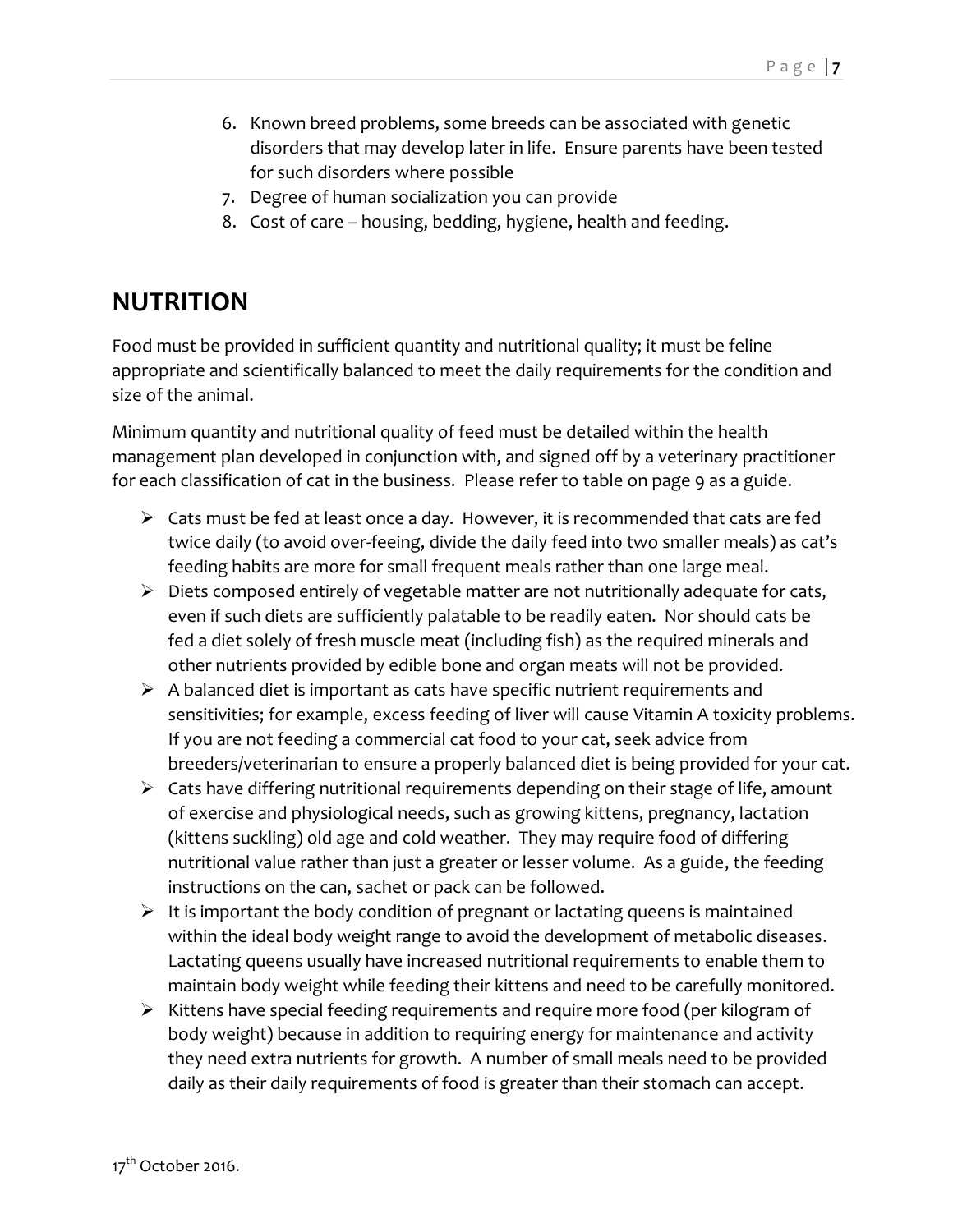Ideally-

- 1. Kittens up to 12 weeks of age should be fed 3-4 meals a day.
- 2. Kittens from 12 weeks to 6 months should be fed 2-3 meals a day
- 3. Kittens from 6 months should be fed 1-2 meals a day.
- $\triangleright$  Kittens should be fed on a commercial kitten food or a balanced diet specially formulated and discussed with breeders/veterinarian to ensure all nutrient requirements are being met. Poor nutrition during this growth state can create health and skeletal problems later in life.
- $\triangleright$  Cats, especially kittens can be lactose intolerant so feeding cow's milk is not recommended. If giving milk, it should be lactose free and designed for cats.
- $\triangleright$  Cats should be provided with raw bones regularly for good dental health. For example, raw chicken wings, lamb off cuts.
- $\triangleright$  Cooked bones should not be fed as they are likely to splinter and may lodge in the cat's throat or intestine causing serious health problems. If cats have trouble with bones they may need to be provided with an alternative chewing item in order to maintain good dental health.
- $\triangleright$  If cats are being fed raw offal, it must be part to the business's/ breeder's health management plan and be in conjunction with a complete worming program. Feeding raw offal to cats is not recommended as it is a zoonosis risk to humans.
- $\triangleright$  An adequate number of food bowls need to be provided to enable each cat to eat freely without intimidation. All bowls must be washed after each meal. Receptacles must not cause injury to cats
- $\triangleright$  At any time, the breeder/business must hold a minimum for 5 days' food supply, sufficient to feed all cats at the premises to ensure food is available in case of a small or large scale emergency.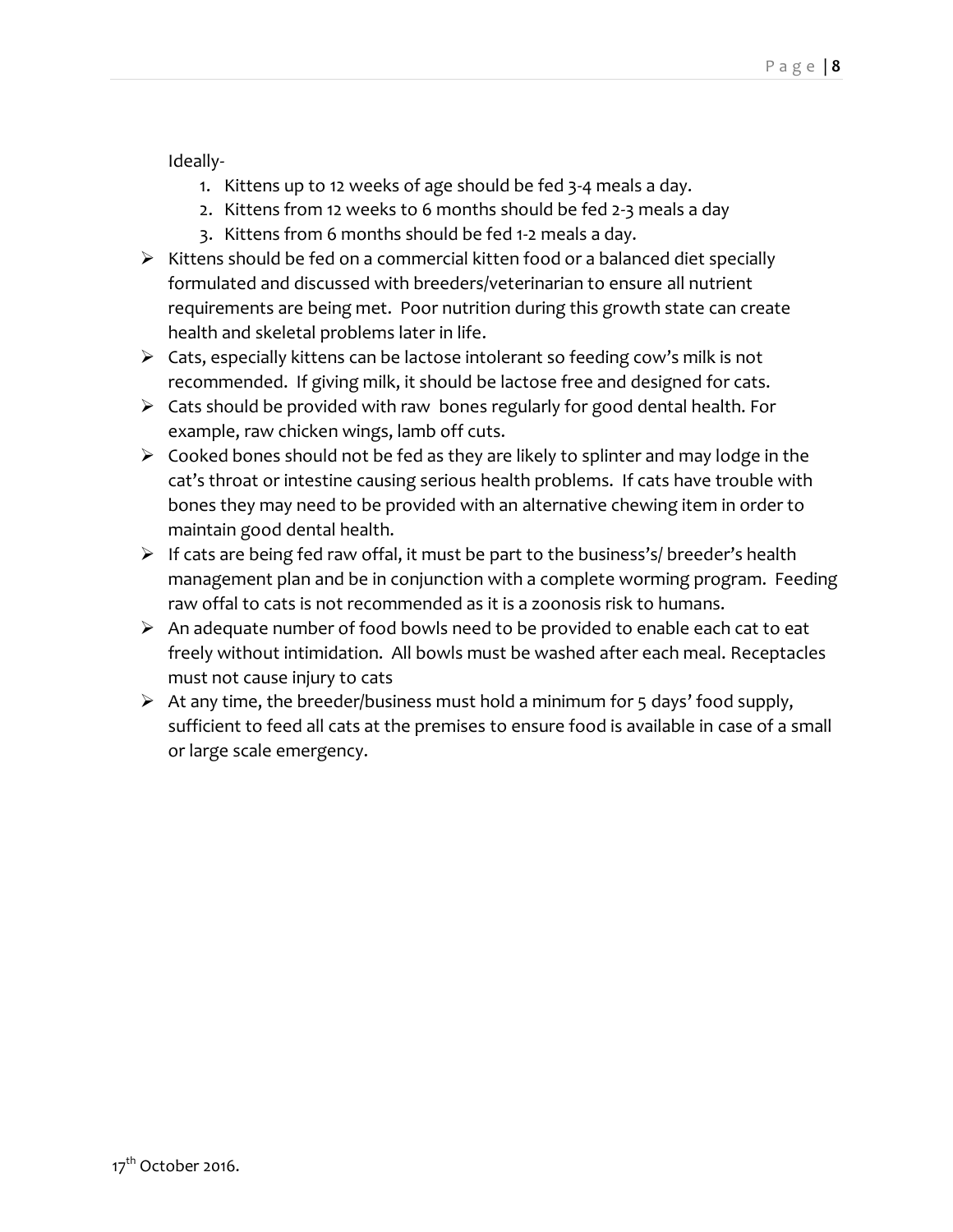#### **Body condition score chart - Cat**

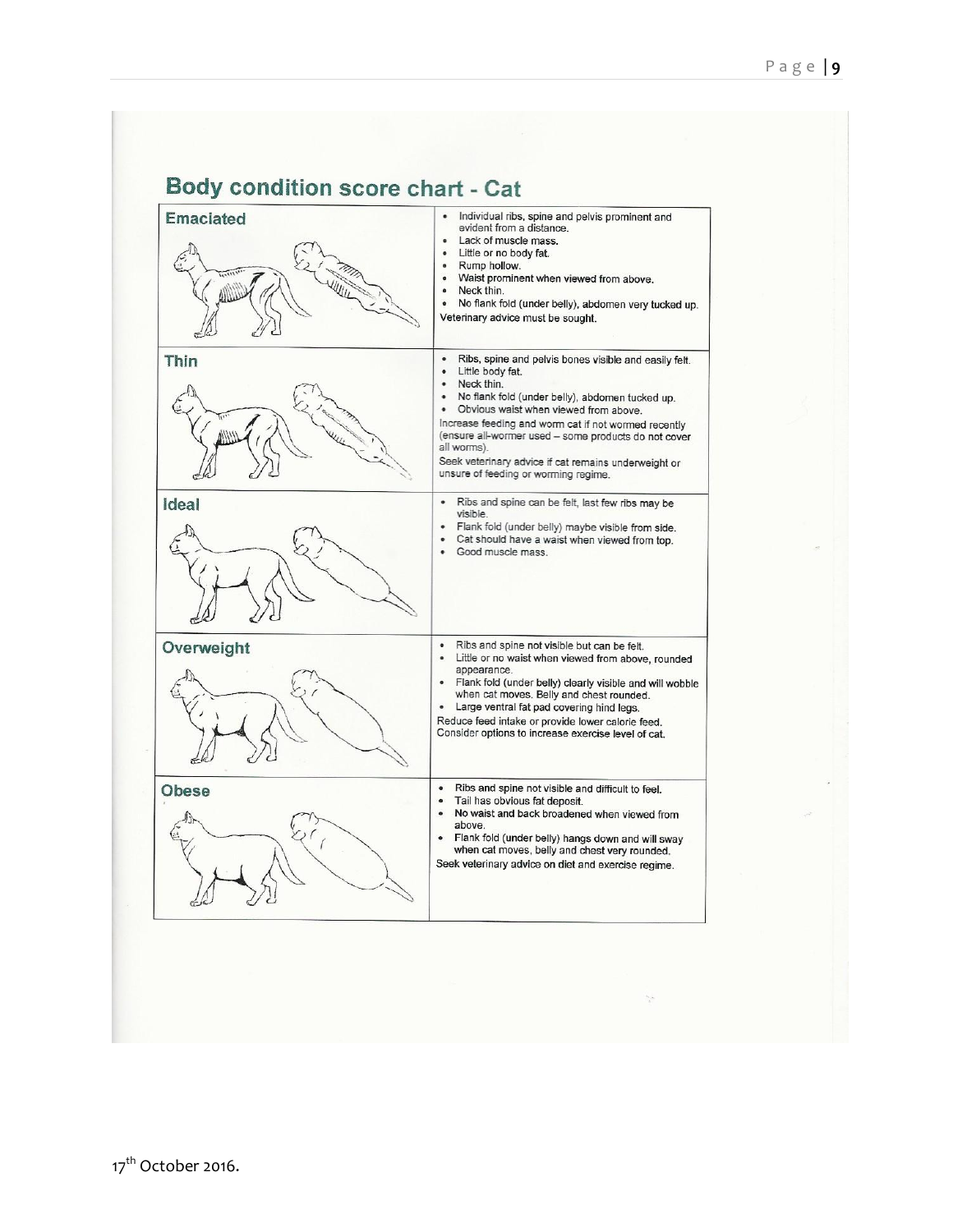#### **WATER**

All cats must have access in their housing area, at all times, to a permanent supply of fresh clean water daily. The recommended volume of water required daily is approximately 50 milliliters of water per one kilogram of body weight. This amount may vary depending on a number of factors including health status, environmental temperature, amount of exercise, lactation, and the water content of the diet.

Water should be provided in a container that is not easily tipped over. The container should be large enough or refilled often enough to provide cats access to water twenty-four hours a day.

Water containers should be of a design that is easily cleaned and does not cause injury to the cat. If kittens are present, the container should not be so large or deep that they can fall in and drown.

## **HEALTH CARE**

A cat's health and welfare must be checked daily. When checking daily for health problems: examine the cat's physical condition, check for signs of ill health and make sure that the cat is eating, drinking, toileting and behaving normally.

Veterinary advice must be promptly sought for cats showing signs of parasites, injury, ill health or distress.

All cats regardless of breeding status must have a complete health check by a veterinary practitioner at least once per year, of more frequently as directed by a veterinary practitioner.

Regular vaccinations for the control of contagious diseases, including –

- $\triangleright$  Infectious Feline Enteritis
- $\triangleright$  Feline Respiratory Disease (Feline Calicivirus and Feline herpes virus).

As well as preventive treatments for internal (i.e. worms) and external parasites (i.e. fleas) must be provided to safeguard the general health of cats. Frequency of treatment depends on the product used and life stage of the cat.

Kittens must be vaccinated (at least one vaccination 14 days prior to rehoming) and wormed before going to a new home. They require a course of vaccinations commencing at 6-8 weeks of age. Kittens also require more worming than adult cats and may start at the time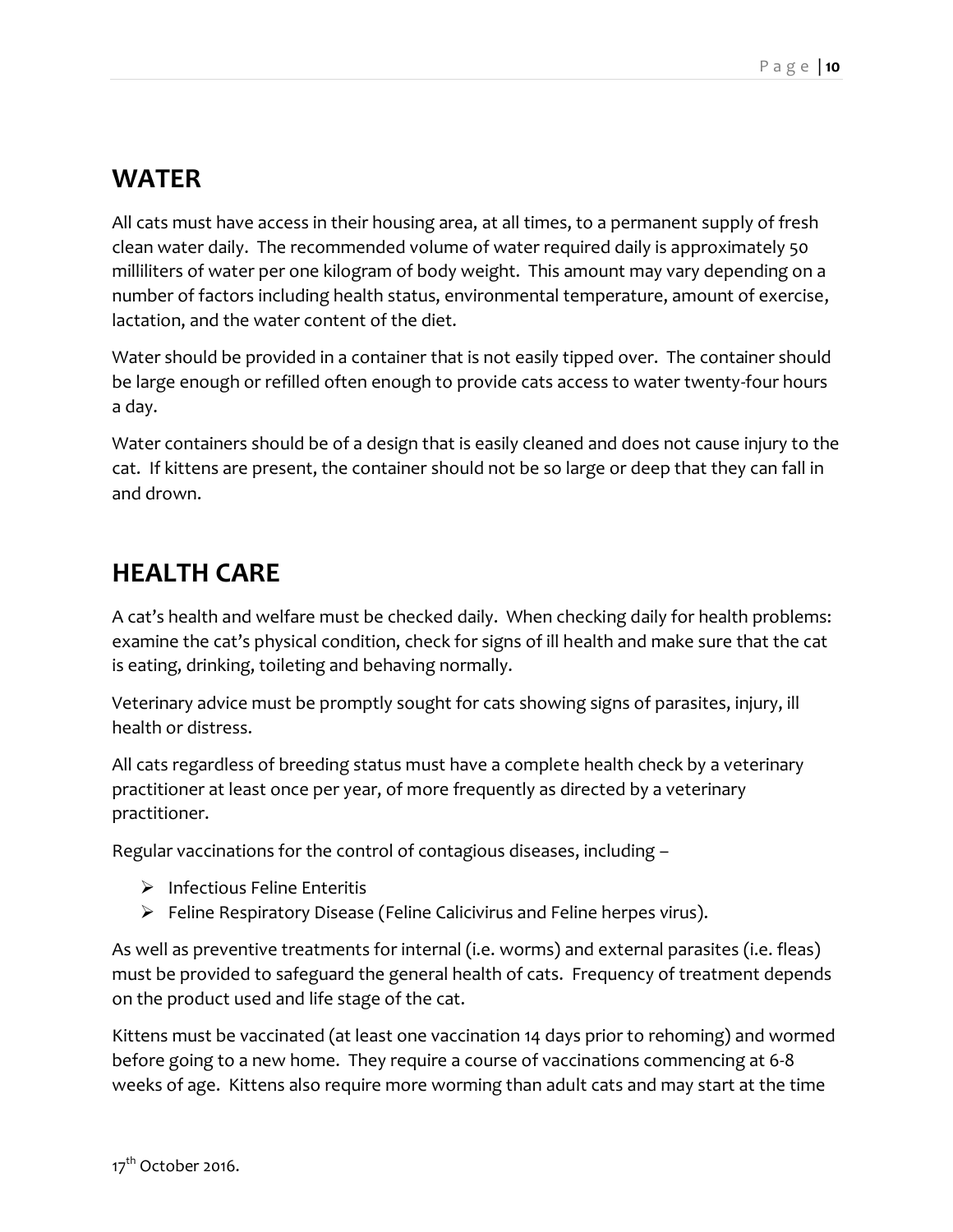of the first vaccination (6-8 weeks of age) Kittens intended as pets should be desexed. Seek veterinary advice regarding vaccination, worming and desexing.

Cats should receive regular checkups of their teeth for dental problems and be fed raw bones or other appropriate chewing/teeth cleaning substitutes to help prevent dental problems. Talk to a veterinarian for advice on dental health.

Provision must be made within the establishment for the immediate isolation of any cat, kitten or litter which shows signs of a contagious disease (particularly upper respiratory symptoms). This may be a simple collapsible pen which can be erected in an otherwise cat free room, or a dedicated isolation room. Large groups of cats can readily pass along such infections to one another. This is the most effective method of restricting spread, in combination with the exercise of meticulous hygiene when handling the infected animals.

Cats should be groomed regularly particularly if they have a long coat. Severe matting of the coat is not acceptable and requires a veterinarian or experienced groomer to correct this problem. To avoid this matting long haired cats will require regular grooming and may require clipping (this should be done by a veterinarian or experienced person).

Scratching posts should be provided for cats. Clipping of nails (claws) should be done regularly by an experienced person.

White or light coloured cats, particularly those with white or non-pigmented ears, eyelids and noses, are prone to sunburn and skin cancers. Precautions, such as use of sunscreen, should be taken to protect the vulnerable areas or alternatively white cats should be kept indoors especially during the heat of the day, or provided with seasonal shade as well as sunscreen.

Some animal diseases and parasites are transferable to humans for example zoonoses. It is important that those handling cats practice good personal hygiene, particularly when cleaning out litter trays. Due to the risk of miscarriage or foetal abnormalities through contracting toxoplasmosis, pregnant women should practice extra care around cats and never handle litter trays or faeces without wearing gloves and following strict hygiene guidelines.

Cats can appear quite resilient to pain and may just go quiet or hide as a response to injury or disease. This does not mean that they are not in pain or injured. Abnormal behavior can indicate underlying health problems and a veterinarian should be consulted.

Human medicines must not be given to cats except on veterinary advice, as they can be harmful.

Keep any poisons used in the house, garden or work place stored away from any areas which your cat may have access to. Any products, including products which are coal tar derived, contain polyphenols, xylenol or pine oil are poisonous to cats. Several popular house plants are also poisonous.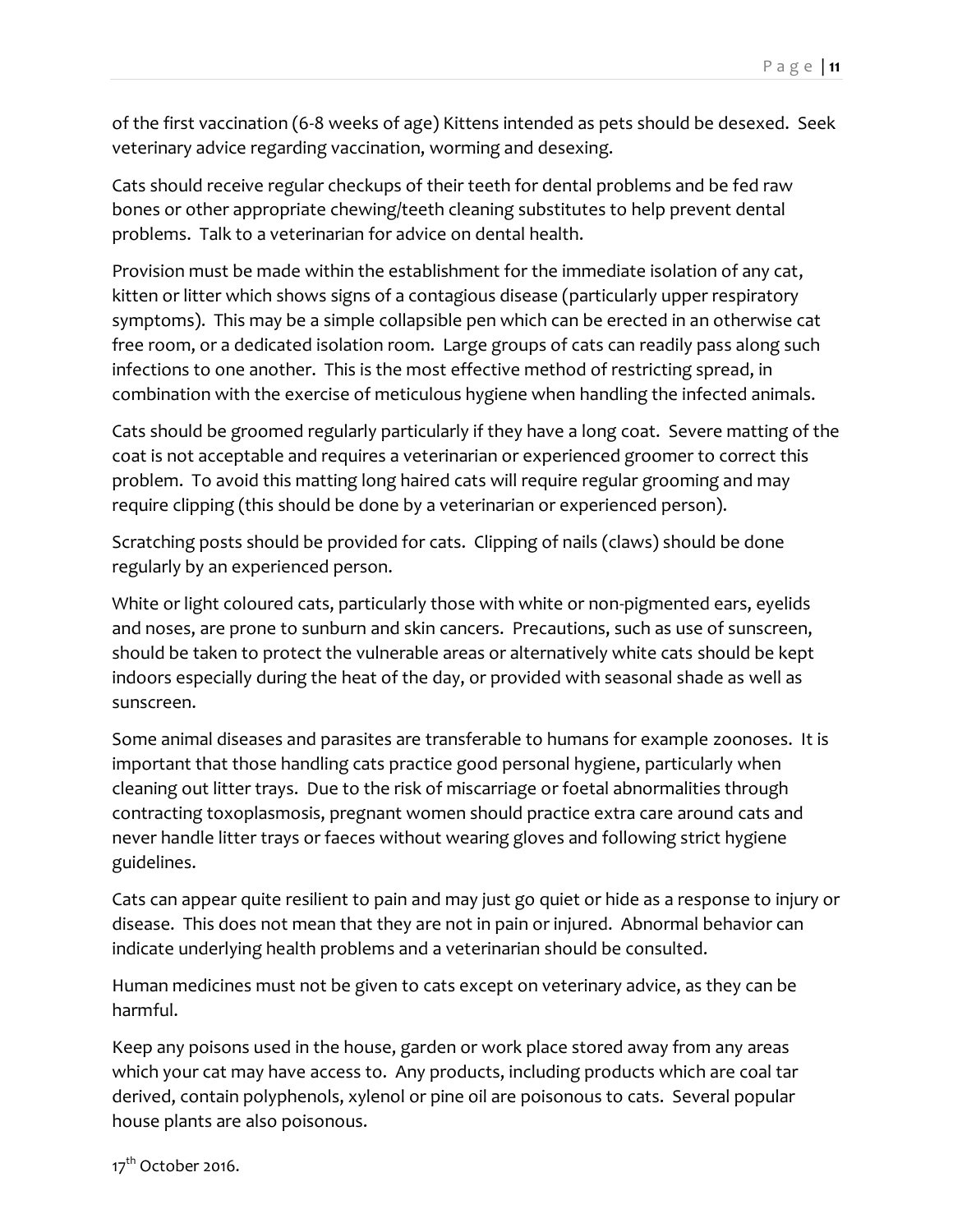#### **BREEDING**

Breeding mates must not be closely related to one another. They must not be first degree (for example, father and daughter, mother and son, brother and sister,).

Second degree (for example grandfather and granddaughter, grandmother and grandson) pairs are not recommended without appropriate prior expert advice.

A female cat must only be bred with one male cat per breeding cycle.

If it is not intended to use a male or female cat for breeding purposes, then they should be desexed by a veterinarian. Desexing can be done safely from 8 weeks of age and preferably before puberty (approximately 4 months of age)

Both male and female kittens, if not required for breeding purposes, should be desexed prior to rehoming.

Before breeding cats should undergo a thorough health check by a veterinarian. This will include checking for any known breed genetic defects (that will affect the cat or its progeny's quality of life). Inherited defects may detract from the cat's overall health and cause pain or discomfort which cannot be cured and animals with such defects must not be bred from.

**IT IS AN OFFENCE** (POCTA Mandatory Code of Practice for the Responsible Breeding of Animals with Heritable Disease 2008) **TO BREED WITH ANIMALS WITH KNOWN HERITABLE DEFECTS** other than under a prescribed breeding program as outlined in this legislation/laid down or supervised by the FCCV Inc.

All new breeding animals must be isolated and confirmed free of Feline Leukemia Virus (FeLV), Feline Immunodeficiency Virus (FIV/Feline Aids) in blood tests prior to moving the cats into the main housing facility. Partially tested or positive cats must not share accommodation with cats that have a clear status.

All animals testing free must be vaccinated against FeLV.

Cats testing positive to Feline AIDS/FIV must be kept separate from all breeding animals and must not be bred with and must also be kept separate from vaccinated cats.

Female cats must be at least 12 months of age prior to their first mating. Female cats that come into oestrus prior to 12 months can be bred with, if:

- **1.** There is a risk of pyomentra due to repeated calling (3 or more callings) and
- **2.** The cat is not in her first oestrus; and
- **3.** A veterinarian practitioner has provided written approval that the cat is sufficiently mature to be bred with.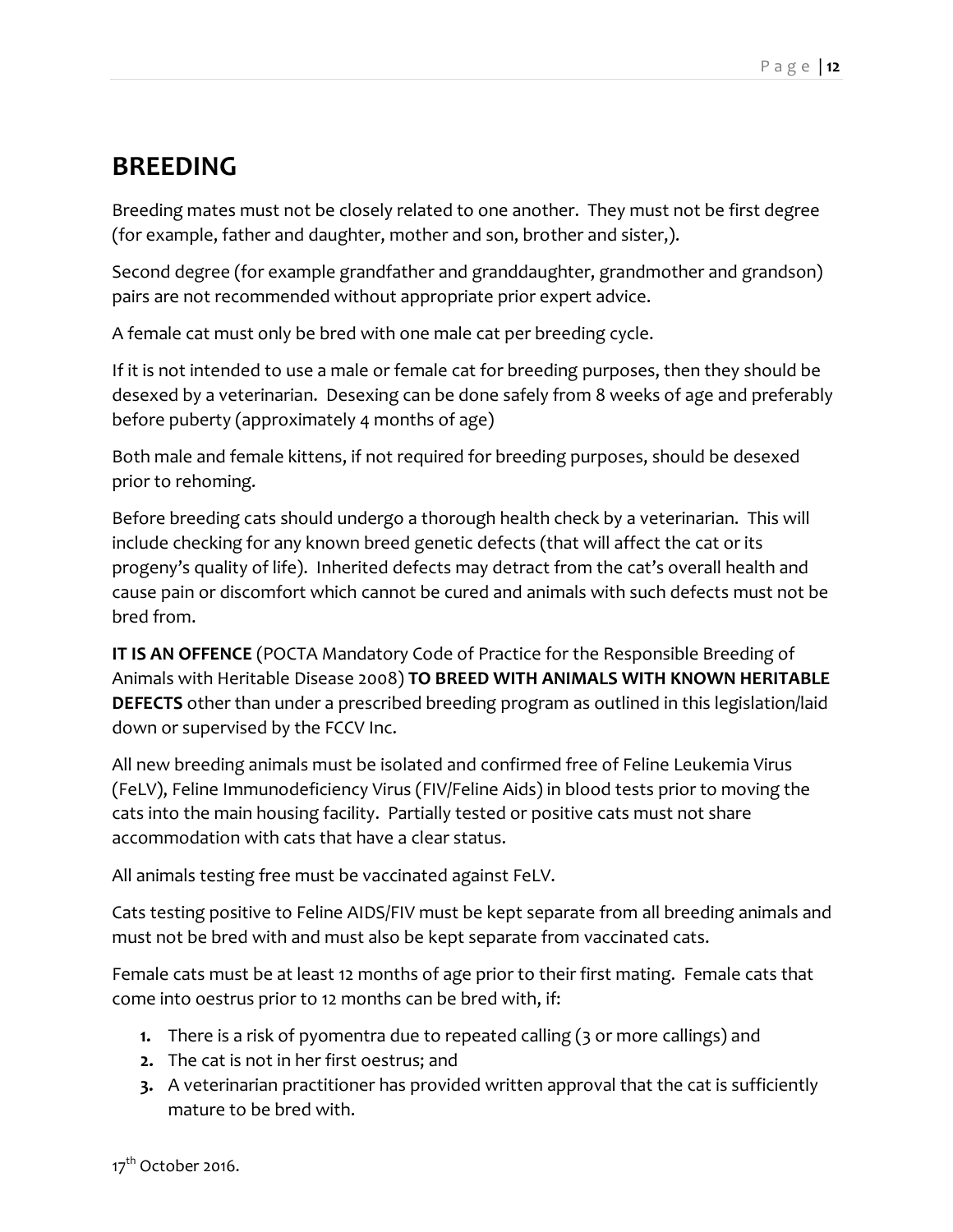If evidence of heritable defects in the offspring produced by the female are identified the cat must not be used for further breeding, except where written approval is given by a veterinarian practitioner.

#### **A female cat must not have more than 2 litters in a 12-month period**

#### **A female must have no more than 8 litters in her lifetime, after which she must be retired.**

Mating pairs must be physically separated from other animals and veterinary advice sought if there is an injury to either cat, or other concerns arise. Mating pairs must be checked for signs of injury before being returned to their normal housing.

The queen must be provided with a separate sleeping area for resting and privacy during birthing. As soon as the queen displays excessive or consistent contractions with no effect; and/or the queen shows signs of contractions she must be monitored every 30 minutes until birthing is complete. Veterinary advice must be sought immediately if:

- 1. there are prolonged intervals between the birth of each kitten; and/or
- 2. there is excessive bleeding; and/or
- 3. there are any other abnormalities observed during the birthing process.

Contractions should not become prolonged without the appearance of a kitten.

After birthing is complete the queen must be monitored every 6 hours until contractions have ceased. If contractions do not stop, seek veterinary advice.

The birthing area must be completely cleaned and bedding changed within 24 hours of the completion of birthing. This time frame should be determined on an individual basis allowing for the queen's response to interference.

Queens and kittens must be monitored every 6 hours until lactation and feeding is established. A queen must also be checked twice a day for mastitis.

Monitoring of lactating queens must include visual observation of all kittens feeding and confirmation that the queen is lactating. If weight gain in kittens is not observed during the first 7 days of life or if the queen shows signs of mastitis, veterinary advice must be sought.

Soiled bedding must be removed and clean bedding provided on a daily basis.

Kittens must not be separated from their mother before 7 weeks of age (except under veterinary advice) and not rehomed before 10 weeks of age, preferably 12 weeks of age.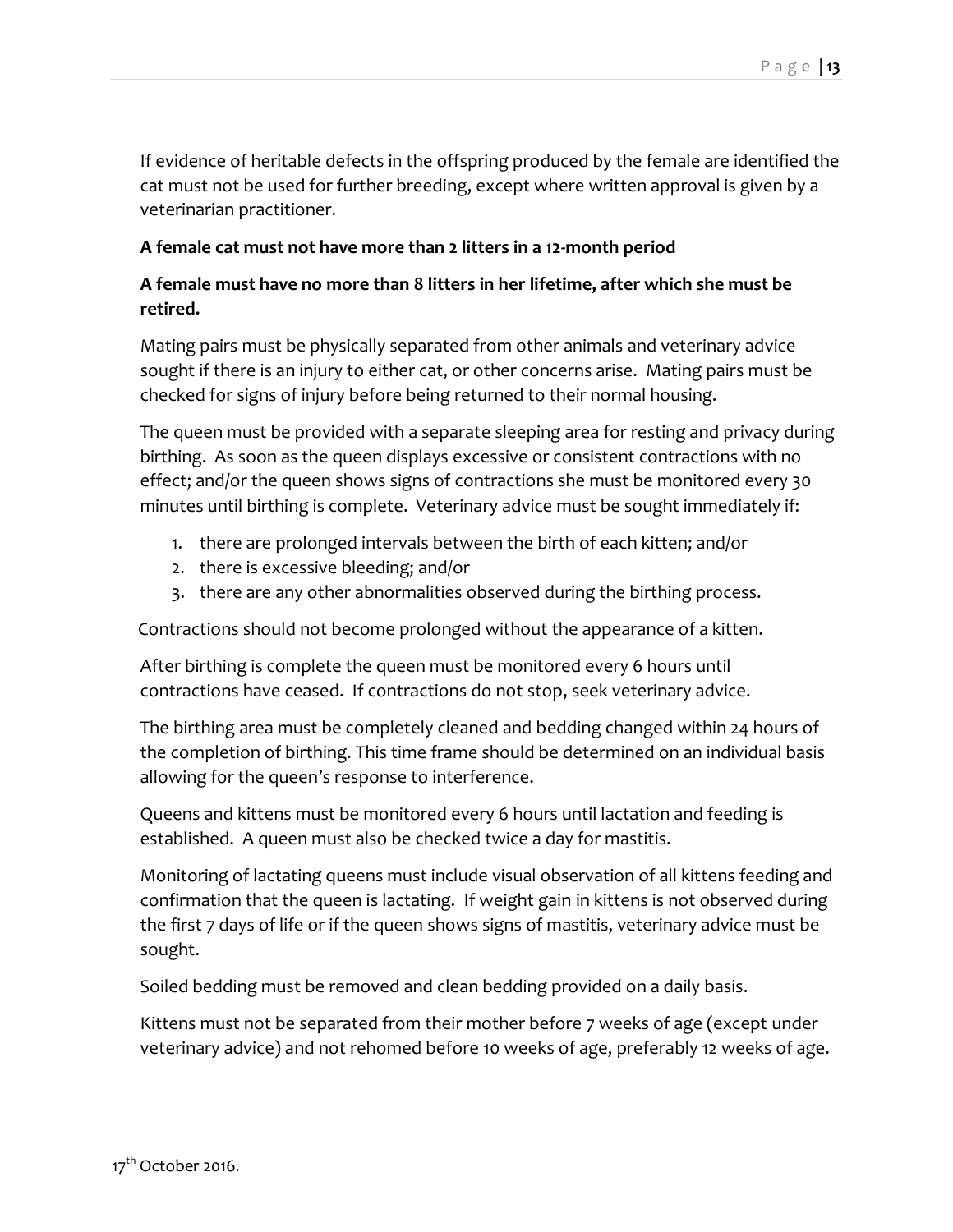| Category                         | <b>Environmental</b><br>enrichment<br>requirements                                                                                                                                                                                                                                                                                                                             | Socialisation                                                                                                                                                                                                                                                                         | Handling                                                                                                                               |
|----------------------------------|--------------------------------------------------------------------------------------------------------------------------------------------------------------------------------------------------------------------------------------------------------------------------------------------------------------------------------------------------------------------------------|---------------------------------------------------------------------------------------------------------------------------------------------------------------------------------------------------------------------------------------------------------------------------------------|----------------------------------------------------------------------------------------------------------------------------------------|
| <b>Kittens</b><br>0-4 weeks      | Must be provided<br>with exposure to a<br>variety of textures/<br>surfaces (such as hard<br>surfaces, soft bedding,<br>paper, etc.)                                                                                                                                                                                                                                            | Must be provided<br>with daily exposure<br>to humans via daily<br>handling from 7 days<br>of age<br>Must remain with<br>mother and other<br>littermates unless<br>under veterinary<br>advice                                                                                          | Must be weighed<br>daily from birth to<br>ensure weight gain<br>Must be handled<br>for a minimum of<br>5 minutes per<br>kitten per day |
| Orphaned<br>kittens<br>0-4 weeks | Must be provided<br>with exposure to a<br>variety of textures/<br>surfaces (such as hard<br>surfaces, soft bedding,<br>paper, etc.)<br>May wish to provide<br>noise simulation CDs                                                                                                                                                                                             | Must be provided<br>with daily exposure<br>to humans via daily<br>handling from 7 days<br>of age<br>Must remain with<br>other littermates<br>where possible,<br>except under<br>veterinary advice                                                                                     | Must be weighed<br>daily from birth to<br>ensure weight gain<br>Must be handled<br>for a minimum of<br>5 minutes per<br>kitten per day |
| <b>Kittens</b><br>4-8 weeks      | Must be provided with:<br>climbing and<br>۰<br>perching areas<br>scratch poles<br>hide areas<br>a variety of toys they<br>can roll, pounce on,<br>capture and bite<br>exposure to variety<br>of items that<br>stimulate the senses<br>(ie. catnip, cat grass,<br>Feliway <sup>®</sup> , etc.)<br>Toys must be rotated<br>weekly<br>May wish to provide<br>noise simulation CDs | Must be provided<br>with daily exposure<br>to humans via daily<br>handling<br>Must remain<br>with mother and<br>littermates except<br>under veterinary<br>advice<br>May begin<br>socialisation with<br>other animals/<br>cats of appropriate<br>vaccination status<br>and temperament | Must be handled<br>for a minimum of<br>15 minutes per<br>kitten per day.                                                               |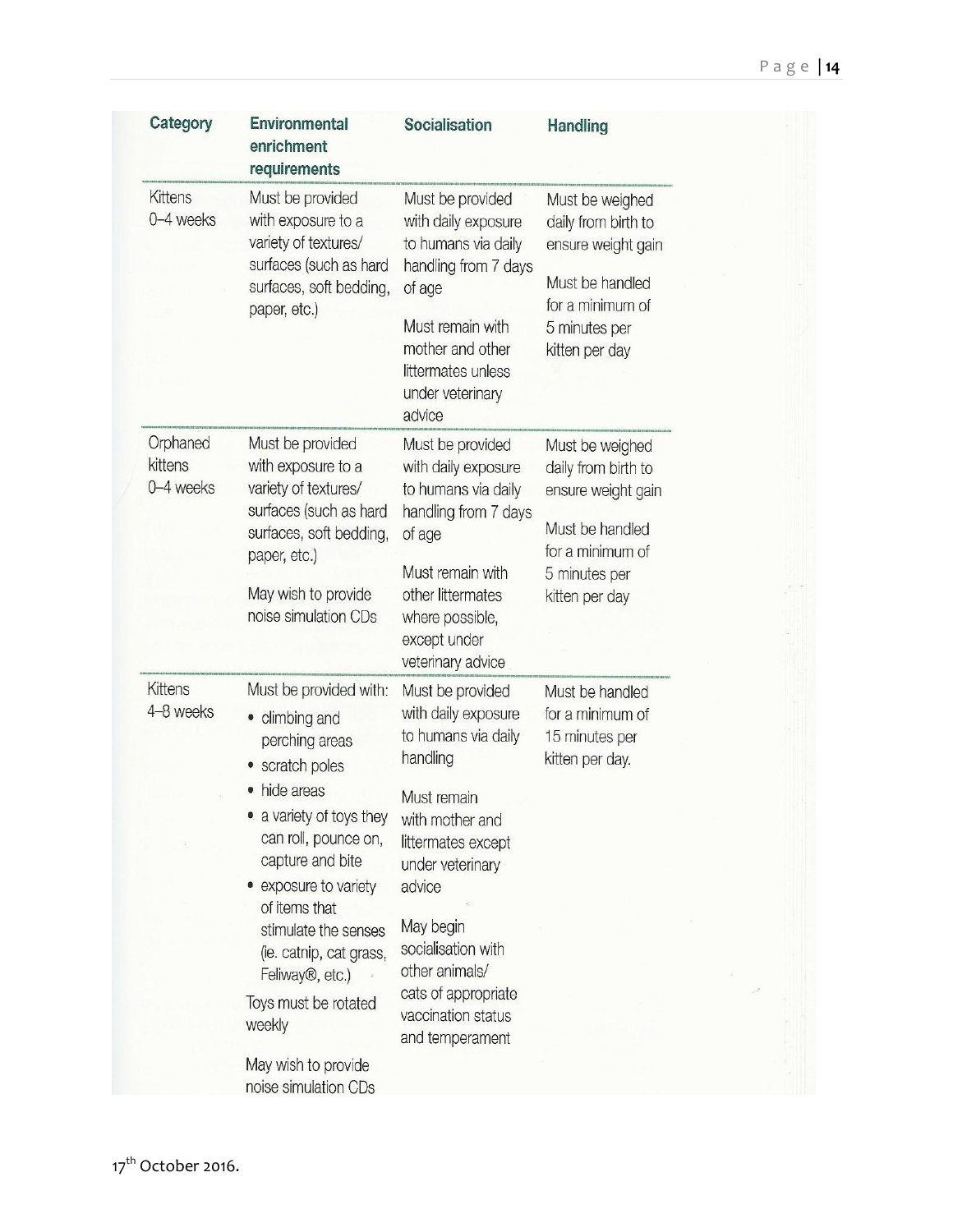| Category                                                         | <b>Environmental</b><br>enrichment<br>requirements                                                                                                                                                                                         | Socialisation                                                                                                                                                                                                              | <b>Handling</b>                                                         |
|------------------------------------------------------------------|--------------------------------------------------------------------------------------------------------------------------------------------------------------------------------------------------------------------------------------------|----------------------------------------------------------------------------------------------------------------------------------------------------------------------------------------------------------------------------|-------------------------------------------------------------------------|
| <b>Kittens</b><br>8-16 weeks                                     | Must be provided with:<br>• climbing and<br>perching areas<br>• scratch poles<br>• hide areas<br>a variety of toys they<br>can roll, pounce on,<br>capture and bite                                                                        | Must be provided<br>with daily exposure<br>to humans through<br>handling and<br>interactive play using<br>toys outside of daily<br>cleaning/feeding<br>routine                                                             | Must be handled<br>for a minimum of<br>30 minutes per<br>kitten per day |
|                                                                  | • exposure to variety<br>of items that<br>stimulate the senses<br>(such as catnip,<br>cat grass, Feliway®,<br>etc.)<br>Toys must be rotated<br>weekly                                                                                      | Must be provided<br>with opportunity<br>to socialise with<br>other animals/<br>cats of appropriate<br>vaccination status<br>and temperament<br>May begin harness/<br>lead training                                         |                                                                         |
| Adolescent<br>and adult cat<br>16+ weeks                         | Must be provided with:<br>• climbing and<br>perching areas<br>• scratch poles<br>• hide areas<br>a variety of toys they<br>۰<br>can roll, pounce on,<br>capture and bite<br>• exposure to variety<br>of items that<br>stimulate the senses | Must be provided<br>with daily exposure<br>to humans through<br>handling and<br>interactive play using<br>toys outside of daily<br>cleaning/feeding<br>routine<br>Must be provided<br>with the opportunity<br>to exercise/ | Must be handled<br>for a minimum of<br>30 minutes per cat<br>per day    |
|                                                                  | (such as catnip, cat<br>grass, Feliway®,<br>$etc.$ )<br>Toys must be rotated<br>weekly                                                                                                                                                     | socialisation with<br>other socially<br>compatible animals<br>May include walking<br>on a lead and<br>harness                                                                                                              |                                                                         |
| Cats/kittens<br>- injured, ill,<br>or recovering<br>from ailment | Under guidance of<br>veterinary practitioner                                                                                                                                                                                               | Under guidance<br>of veterinary<br>practitioner                                                                                                                                                                            | Under guidance<br>of veterinary<br>practitioner                         |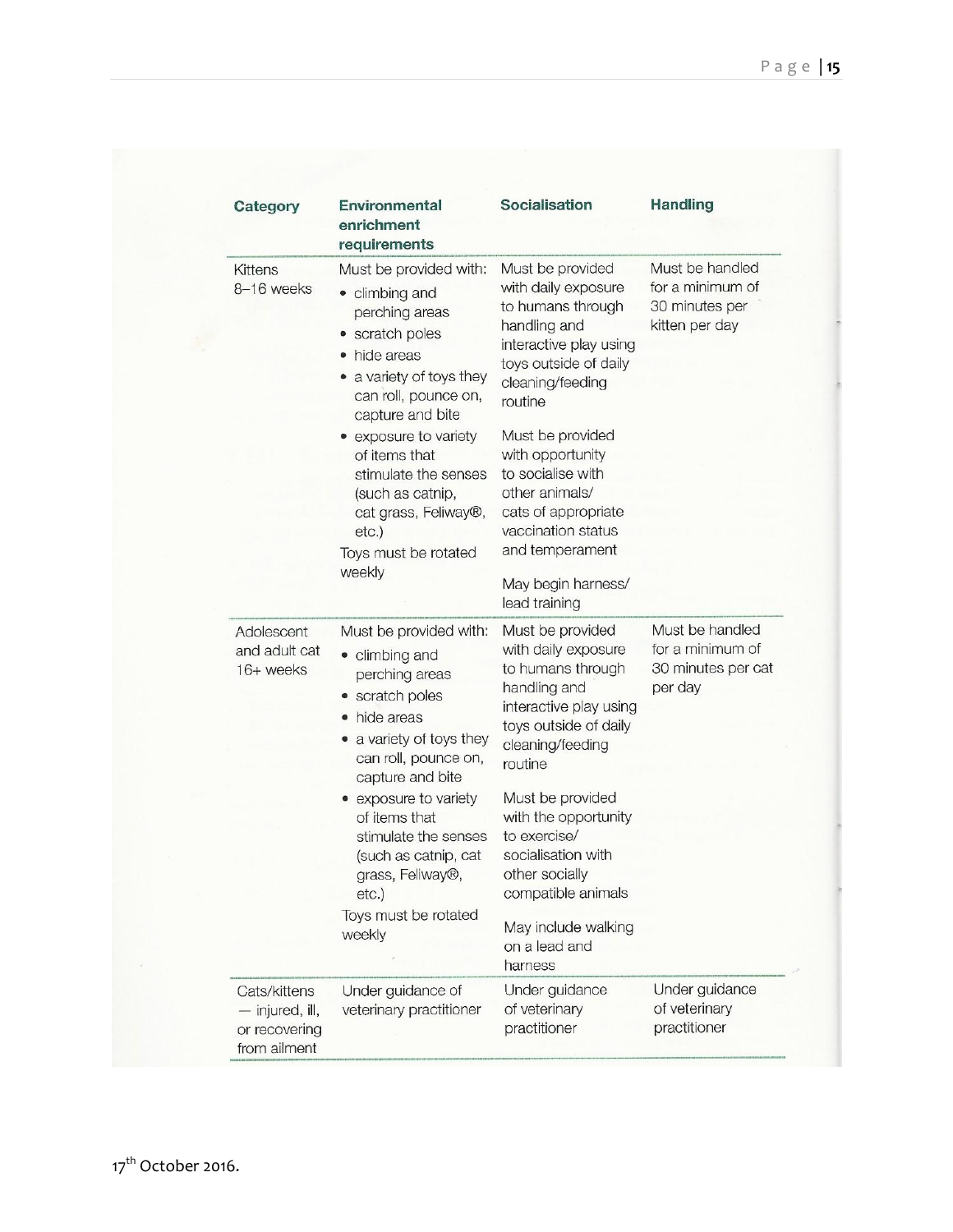Cats shall be bred only for the purpose of improving the standard of the breed, not for the pet market or any other commercial purpose.

Unregistered pure bred cats must not be bred by members of the FCCV Inc. Registered pure bred cats must not be mated with unregistered cats of the same breed without specific permission of the FCCV Inc. No pure bred cat may be mated to a cat of a different breed unless within a recognised intermating group as laid down by the FCCV Inc. or unless under an Experimental Breeding Program as approved by the FCCV Inc.

Entire male cats must be physically mature and at least 12 months of age prior to their first mating. Male cats that are fertile and considered physically mature may be bred prior to 12 months of age with veterinary certification stating they are in good health and breeding would not prejudice their health.

Male cats must have annual health checks by a veterinary practitioner. If evidence of heritable defects in the offspring produced by the male are identified, the cat must not be used for further breeding except where written approval is given by a veterinary practitioner.

Male Cats must only mate with one female at any given time and must have at least 2 days rest every 47 days.

When cats are mating they must be provided with an area physically separated from other cats.

Enrichment, socialisation and handling are essential elements to ensuring the welfare of cats and kittens in the breeding facility. Please refer to the tables on page 14 and 15

All Litters born where at least one kitten survives to the age of 10 weeks, must be litter recorded with the FCCV Inc.

## **HOUSING AND HYGIENE**

Cats must be confined to the owner's property at all times, for the protection of the cat's welfare, as well as natural wildlife, and also reduce the nuisance factor.

Cats are sedentary animals and can be confined at all times without a risk to their welfare, providing environmental needs are met (including exercises such as play).

Cats must not be tethered at any time.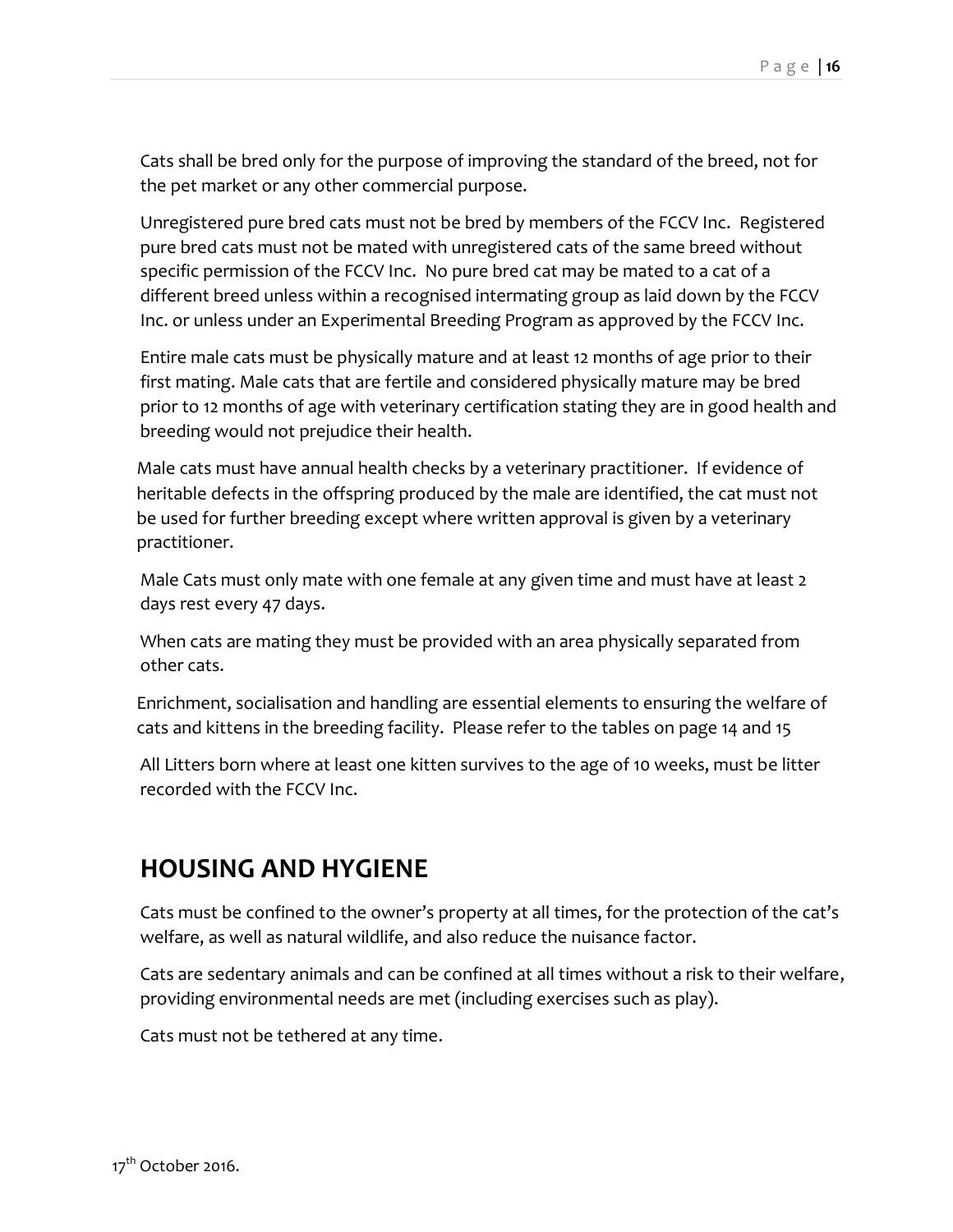Cats kept inside or in enclosures on a permanent basis, must be provide with a litter tray placed well away from the cat's eating and sleeping areas.

Litter must be cleaned daily to remove urine and faeces to promote hygiene.

All housing areas for cats must be maintained in a safe clean and hygienic condition at all times.

When confining cats there must be no dangerous items or sharp edges used in the structure or fencing.

Cats must be provided with access to adequate shelter from the sun, wind, and rain.

If not kept in the house, a cat must be provided with access to a weather-proof sleeping area with clean bedding.

Adequate ventilation must be provided if cats are housed in enclosed areas or buildings to prevent buildup of stale air and odours that can cause respiratory problems for the cats.

Enclosures must be cleaned at least once a day. After removing used litter, dirty bedding and uneaten food and dirty food bowls and water containers, the enclosure may be swept, or vacuumed, followed by mopping, wiping or hosing down daily, and disinfected weekly using a hospital grade disinfectant. All surfaces must be left in a dry condition. Restore clean water bowls, litter trays and clean dry bedding at completion of cleaning. All watering and feeding utensils must be washed in hot soapy water daily to ensure bowls are clean and free of food, mould etc. When utensils are disinfected they must be rinsed to avoid poisoning.

Adequate provision must be made to allow excess water resulting from hosing, to drain away, and soak into the ground or be collected into sewerage system or septic tank so that none of it escapes onto adjoining properties. Dispose of uneaten food and dirty litter hygienically, through domestic/commercial waste disposal services, or through composting. All waste disposal must be in accordance with the requirements of the appropriate statutory authority. Wastes must not be incinerated.

Phenol and pine oil derivative cleaning product must not be used.

Pests including fleas, ticks, flies, mosquitoes and rodents must be effectively controlled

Cats require some exposure to sunlight to ensure good health. If they are kept indoors for long periods access to sunlight through a window or fly screen is usually sufficient.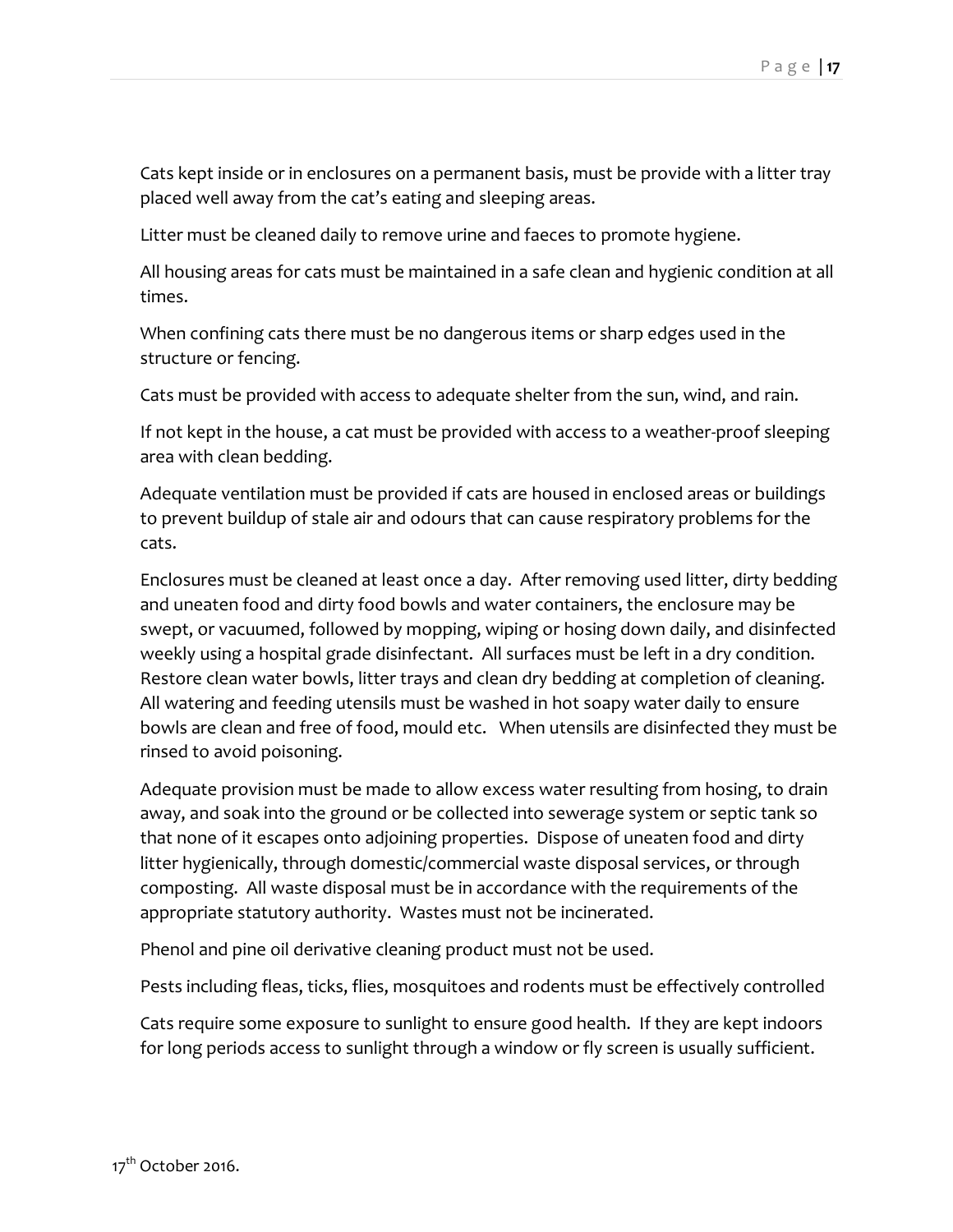Care should be taken to protect cats from hazards within the household such as electrical appliances, power cords, househ0ld poisons, poisonous indoor plants and water sources such as toilets or swimming pools.

Suitable accommodation and carers must be provided for cats when owners go away on holidays, such as a boarding cattery that is registered with the local council or a responsible person is providing the necessary daily care of the cat.

Cats can be contained by keeping them in the house at all times; building or buying cat enclosures. These can be separate or connected to a cat door with the house; enclosing verandas; or cat modules/enclosures can be created either separately or linked to the house and can be a great way to provide an interesting environment while containing cats to the property. Such cat housing needs to be easily cleaned and maintained; with human access point provided for this.

Cat enclosures must be lockable, and locked when there are no people on the property, to prevent access to the cats by other animals and unauthorised persons.

An isolation area must be provided for cats suspected of having an infectious disease.

Each cat must be provided with a minimum area of 2 square metres which has a height of at least 1.8 metres and has two levels.

Module cage construction/walk-in enclosures must have a minimum floor area of 1.5 square metres, a width of 0.9 metres and a height of 1.8 metres and contain at least 2 levels including draught free sleeping quarters. This size is for one cat only and an additional one square metre floor space is required for a second cat. No more than two cats may be housed together in this type of accommodation.

Cats housed in module cages must have access to an external exercise cage, similar to a colony cage in size and dimension, for at least half of the day. The module cage can be connected to the exercise area via tunnels or doors and the exercise area may serve up to compatible cats at any one time. There must be one exercise cage for every 8 cats, 16 weeks or older housed in this system.

Cats may be multiple housed in colony cages. A colony cage must be a minimum height of 1.8 metres with a minimum width of 2 metres, each cat housed must have a minimum floor area of 2 square metres, with a maximum of 8 cats per each colony cage.

An important aspect of cat enclosures is the complexity of the environment. Cats require regular exercise. Environmental enrichment and exercise needs can be met through the use of platforms at different heights in the vertical space connected by walkways (static or swinging), climbing frames, scratching posts and an interesting visual outlook. Constant confinement without stimulation or exercise and play can lead to a dull apathetic cat or to the development of destructive behaviour. Scratching post need to be provided for confined cats.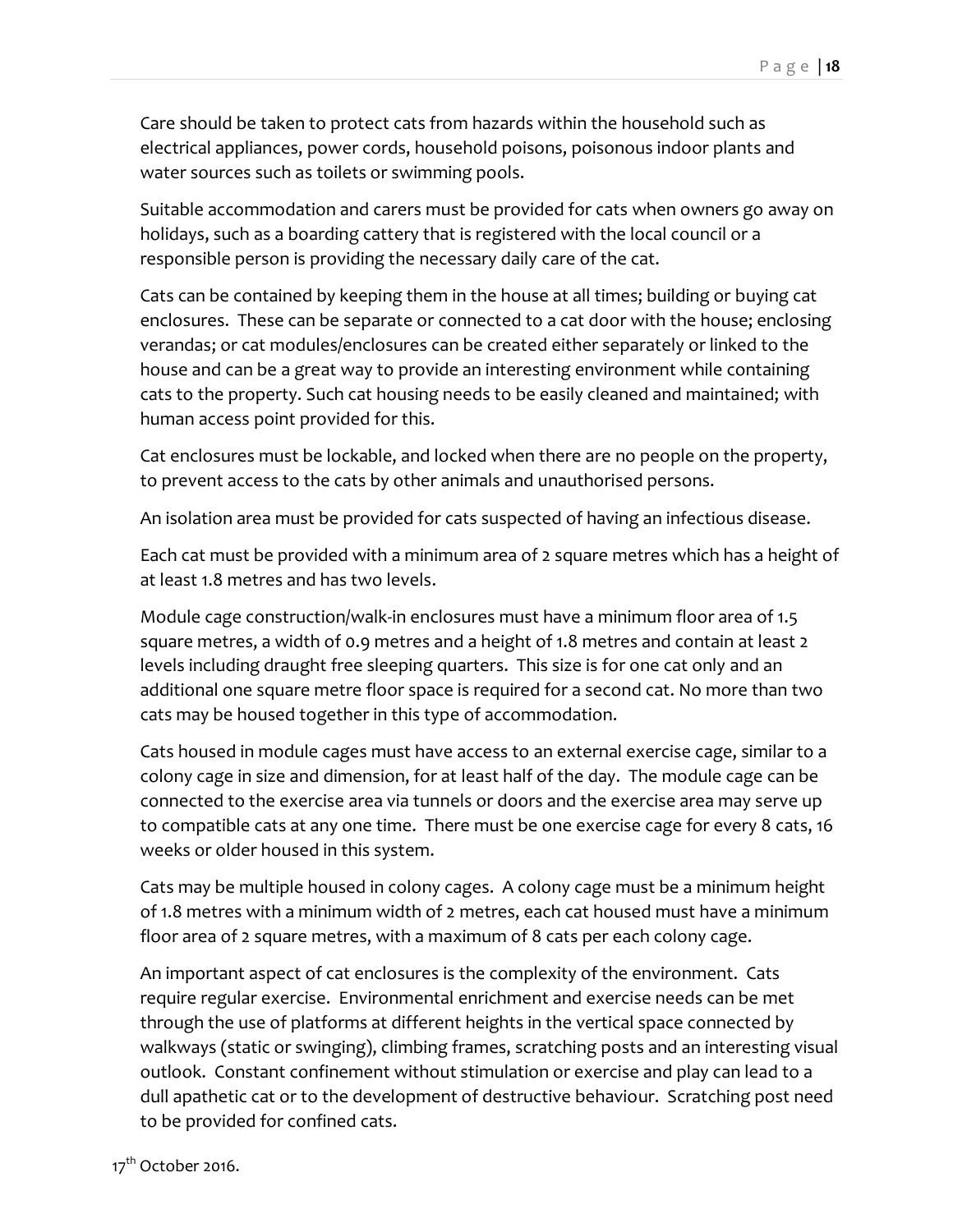In a group enclosure, a number of hiding and escape areas should be provided to create a refuge from other cats and humans. Group/Colony housing pens should have a scratching poles and at least two levels joined by a climbing plank. When cats are group housed they should be socially compatible.

Sleeping areas must be weatherproof, constructed of materials selected for ease of maintenance and cleaning, durability and non-toxic. Beds, hides, nests must be raised off the ground to prevent draughts. Soft warm bedding must be provided and changed weekly or more often as required. Beds must be cleaned daily.

Where indoor modules or colony cages are constructed, natural daylight during daylight hours must be provided and temperature, humidity and ventilation must be managed.

Ventilation must be adequate to keep indoor animal housing areas free of dampness, noxious odours and draughts and must provide access to natural daylight during daylight hours.

A fully enclosed cattery area must have an air change rate of 8-12 changes per hour to prevent buildup of odours, and have ventilation devices that avoid draughts and distribute fresh air evenly to all areas.

It is recommended that desexed cats and/or female cats are group housed, entire male cats generally require individual housing to avoid conflict or else to be housed only with desexed cats, provided they are compatible.

Cats respond to visual stimulation so enclosures for solitary cats, particularly stud males should be situated where the cat can see other activities. This reduces the likelihood of the stud cat becoming noisy, or developing behavioral problems.

Queens should be provided with a safe, warm individual kittening pen/room at least 2 weeks prior to the expected birth date. This space should provide protection against interference from other animals or people, and be safe spacious enough for kittens up to at least 6 weeks of age. Enclosures used for kittening queens must be thoroughly disinfected prior to the introduction of a pregnant queen. Bedding must be soft, absorbent and easily disposed of or cleaned and disinfected when soiled. There must also be access to natural daylight.

Newborn kittens prefer an ambient temperature of 31 degrees Celsius up until about one week of age. Between one and three weeks of age, the temperature can be gradually reduced to about 27 degrees Celsius. During colder weather it is important to provide a heat source for the kittens to ensure they can maintain their body temperature as their internal temperature regulations system do not begin to work until about 3 weeks of age. Breeders should consider installing lamps over bedding area (25 wat globe is sufficient) for kittens, however it is important to provide an alternative cooler area for the queen.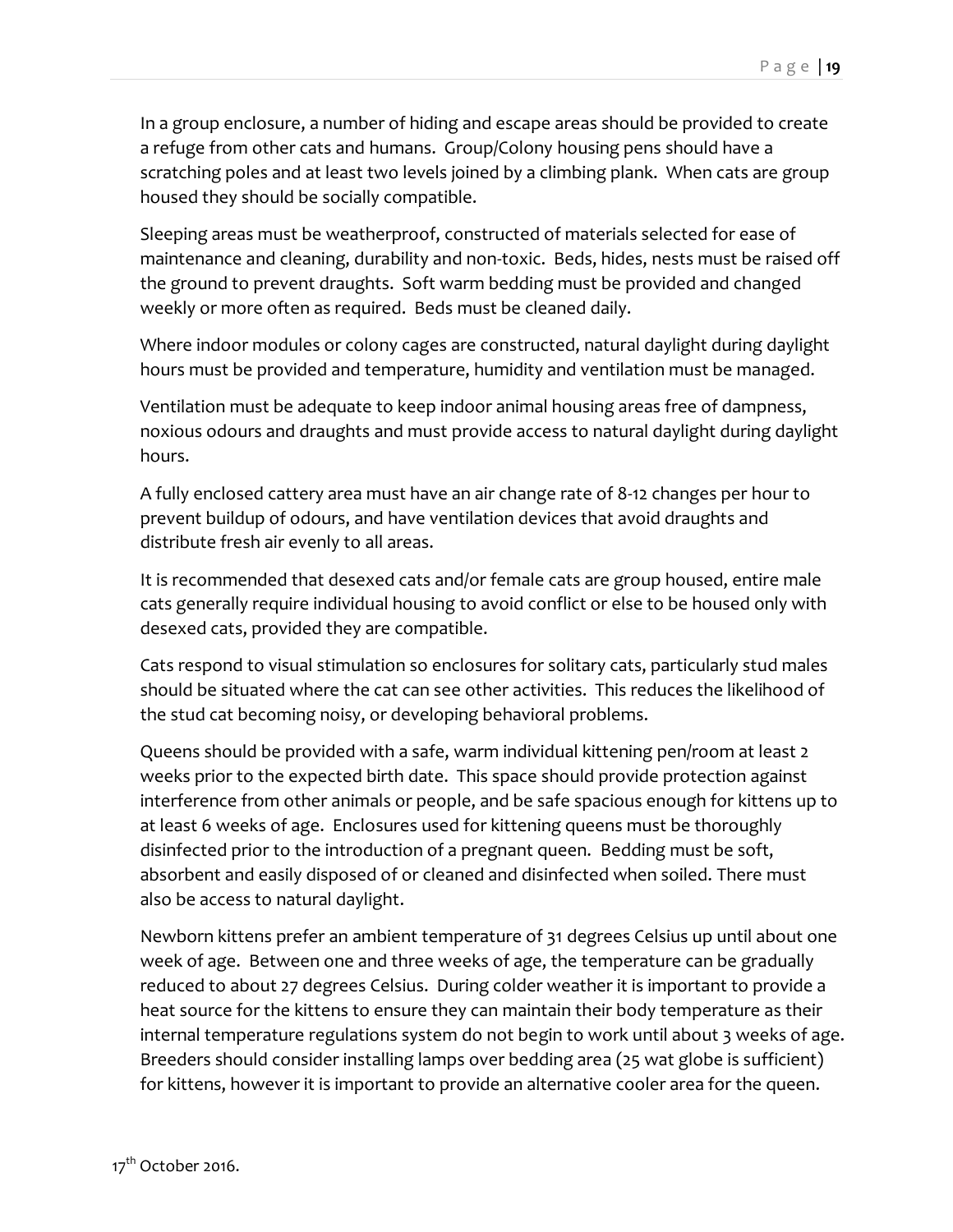Kittens from different litters, even if in apparent good health, should not be combined until at least 10 days after their first vaccination.

#### **TRANSPORT**

Cats must be individually confined in a secure, escape-proof, well ventilated container/carry cage when travelling. Each cat should have its own travelling cage, a queen and kittens can share a cage together providing the cage is sufficiently large enough for all cats to lie comfortably.

Travelling containers/cages must enable cats to comfortably stand, turn around, lie down and act normally but not so large that the cat may be hurt by being thrown around the container in case of sudden braking or turbulence.

Adequate ventilation must be provided in the vehicle and travelling container/cage. For containers/cages this means multiple holes on at least three sides of the container/cage.

Cats should be adequately restrained when travelling inside a vehicle for the safety of both the cat and human passengers. Unrestrained cats can cause accidents and should never be allowed in the vicinity of the driver. In case of an accident, an unrestrained cat may become a projectile and can damage itself and/or the occupants of the vehicle.

Travelling containers must not have any projections that may cause injury to the cat and must be secured or restrained in the vehicle.

Cats must not be transported in the boot of the car or in a restricted volume of unventilated space.

Cats must not be left unattended in the car if there is a possibility of heat stress occurring or in situations of extreme cold. If a cat must be left in a parked car, lock all doors, park in a shady area and open windows wide enough to provide ventilation. (The cat should remain in its travelling cage.) Leave water in a container that will not tip over. Be aware that the interior of a car can rapidly become hot enough to cause heat stress and even death in a cat, even on mild days.

Cats travelling containers must be protected from direct sunlight at all times.

Sufficient travelling containers/cages must be available to contain all the cats on a property in case of emergency evacuation.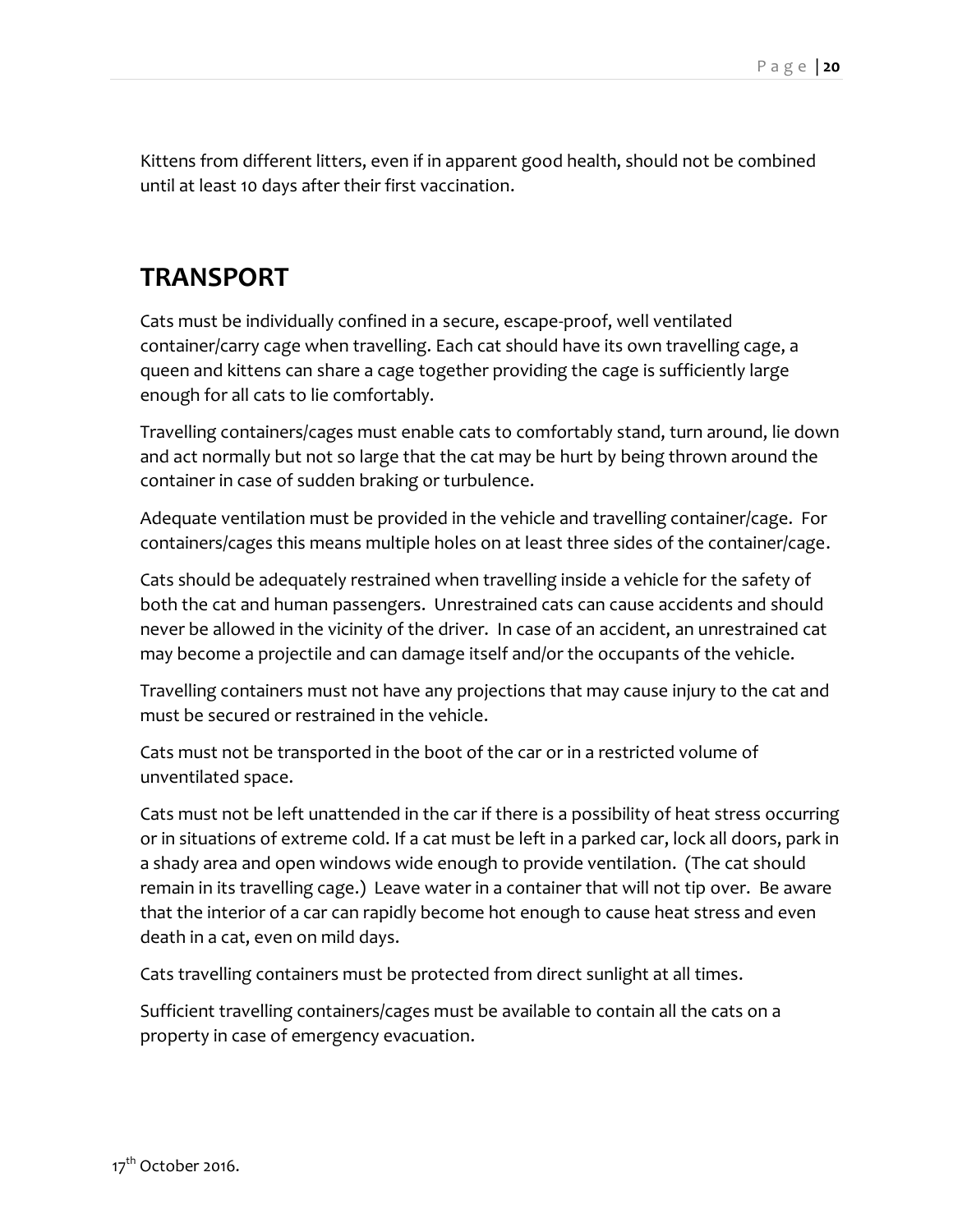If being transported long distances, cats should be given regular opportunities to drink. Temperature and transporting conditions should be taken into account when determining the frequency of provision of water. The best way to provide water is via a container within the cat's travelling cage that can be filled without opening the cage. If the cage has to be opened caution should be taken to ensure the cat does not escape.

When cats are being transported by air, the international air transport association regulations will apply.

Cats should also be fed at least once every 24 hours and have regular access to a litter tray and water if these are not provided in the travelling container.

#### **TRAINING AND SOCIALISATION**

Training methods used with cats must be humane and not cause pain or distress.

Cats should be trained to fit in with the life of their owners for example trained not to jump on benches/tables.

Cats do not require obedience training but do require familiarisation/training with any new experience for example – being shown, or environment and socialisation with other cats, animals and humans.

It is important that from birth, kittens are regularly handled by a human carer. Cats need plenty of stimulation (both mental and physical), so toys and stimulating environment need to be provided. Teach family, friends and children how to properly interact with cats.

Cats must be toilet trained to use a litter tray.

If a collar is to be worn, it should be elasticised or quick release so the cat will not choke if the collar gets caught. Collars need to be snug fitting to ensure paws or the lower jaw cannot get caught up in them but not so tight that they rub or choke the cat. Collars should be checked daily for any sign of rubbing or injury.

Collars, travel/carry cages and harnesses used for leading should be introduced gradually. Where a cat is trained to a lead, the lead should be attached to a harness and not to a collar.

Care is needed when introducing a new cat into a household with existing cats or dogs. Introduce a new cat slowly and under supervision to ensure any conflict over territory or hierarchy is minimised.

Young children should not be left unsupervised around cats.

Please refer to table on page 14 and 15.